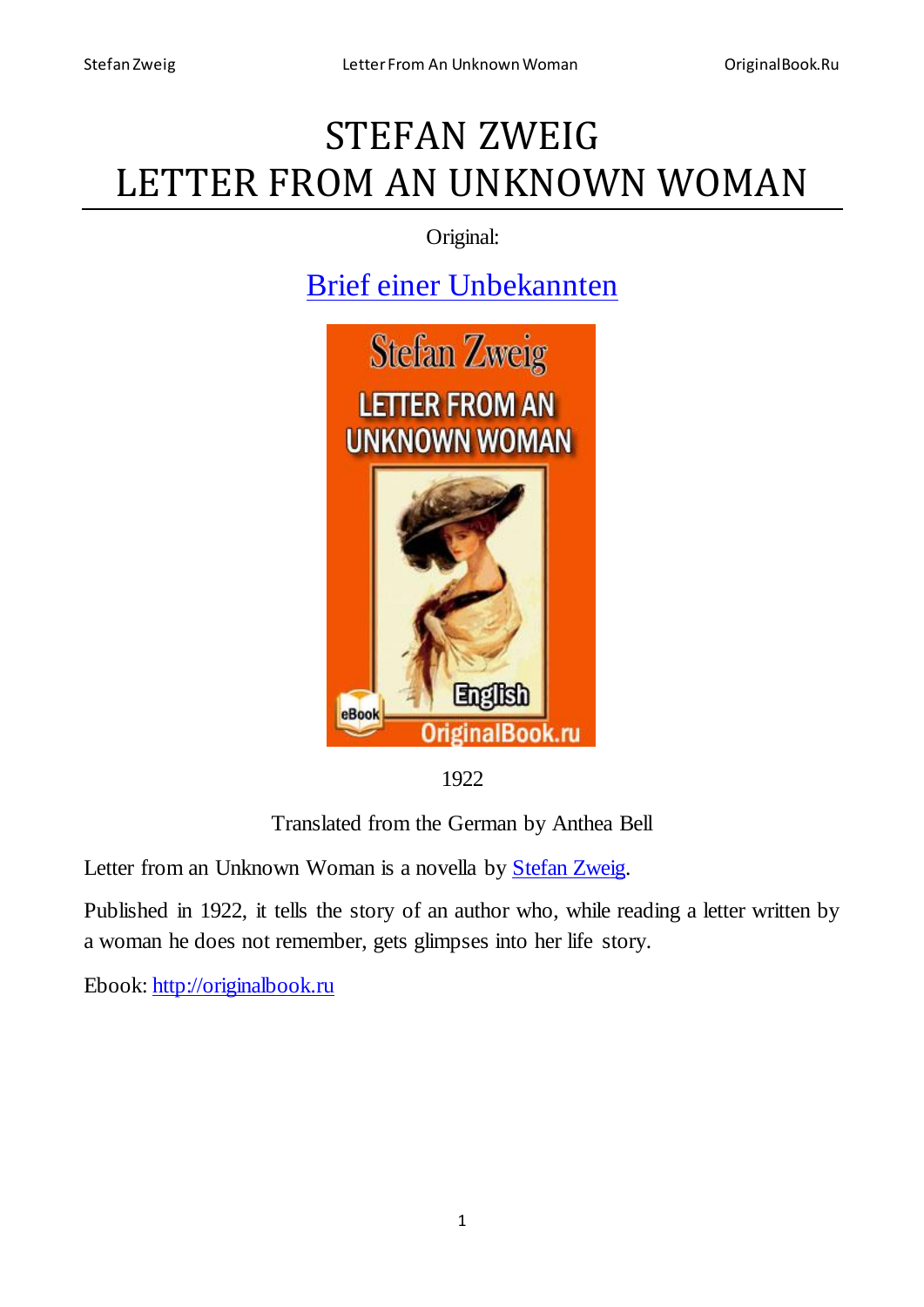## **Letter From An Unknown Woman. Stefan Zweig**

WHEN R., *the famous novelist, returned to Vienna early in the morning, after a refreshing three-day excursion into the mountains, and bought a newspaper at the railway station, he was reminded as soon as his eye fell on the date that this was his birthday. His forty-first birthday, as he quickly reflected, an observation that neither pleased nor displeased him. He swiftly leafed through the crisp pages of the paper, and hailed a taxi to take him home to his apartment. His manservant told him that while he was away there had been two visitors as well as several telephone calls, and brought him the accumulated post on a tray. R. looked casually through it, opening a couple of envelopes because the names of their senders interested him; for the moment he set aside one letter, apparently of some length and addressed to him in writing that he did not recognize. Meanwhile the servant had brought him tea; he leant back in an armchair at his ease, skimmed the newspaper again, leafed through several other items of printed matter, then lit himself a cigar, and only now picked up the letter that he had put to one side.*

*It consisted of about two dozen sheets, more of a manuscript than a letter and written hastily in an agitated, feminine hand that he did not know. He instinctively checked the envelope again in case he had missed an explanatory enclosure. But the envelope was empty, and like the letter itself bore no address or signature identifying the sender. Strange, he thought, and picked up the letter once more. It began, "To you, who never knew me," which was both a salutation and a challenge. He stopped for a moment in surprise: was this letter really addressed to him or to some imaginary person? Suddenly his curiosity was aroused. And he began to read:*

My child died yesterday—for three days and three nights I wrestled with death for that tender little life, I sat for forty hours at his bedside while the influenza racked his poor, hot body with fever. I put cool compresses on his forehead, I held his restless little hands day and night. On the third evening I collapsed. My eyes would not stay open any longer; I was unaware of it when they closed. I slept, sitting on my hard chair, for three or four hours, and in that time death took him. Now the poor sweet boy lies there in his narrow child's bed, just as he died; only his eyes have been closed, his clever, dark eyes, and his hands are folded over his white shirt, while four candles burn at the four corners of his bed. I dare not look, I dare not stir from my chair, for when the candles flicker shadows flit over his face and his closed mouth, and then it seems as if his features were moving, so that I might think he was not dead after all, and will wake up and say something loving and childish to me in his clear voice. But I know that he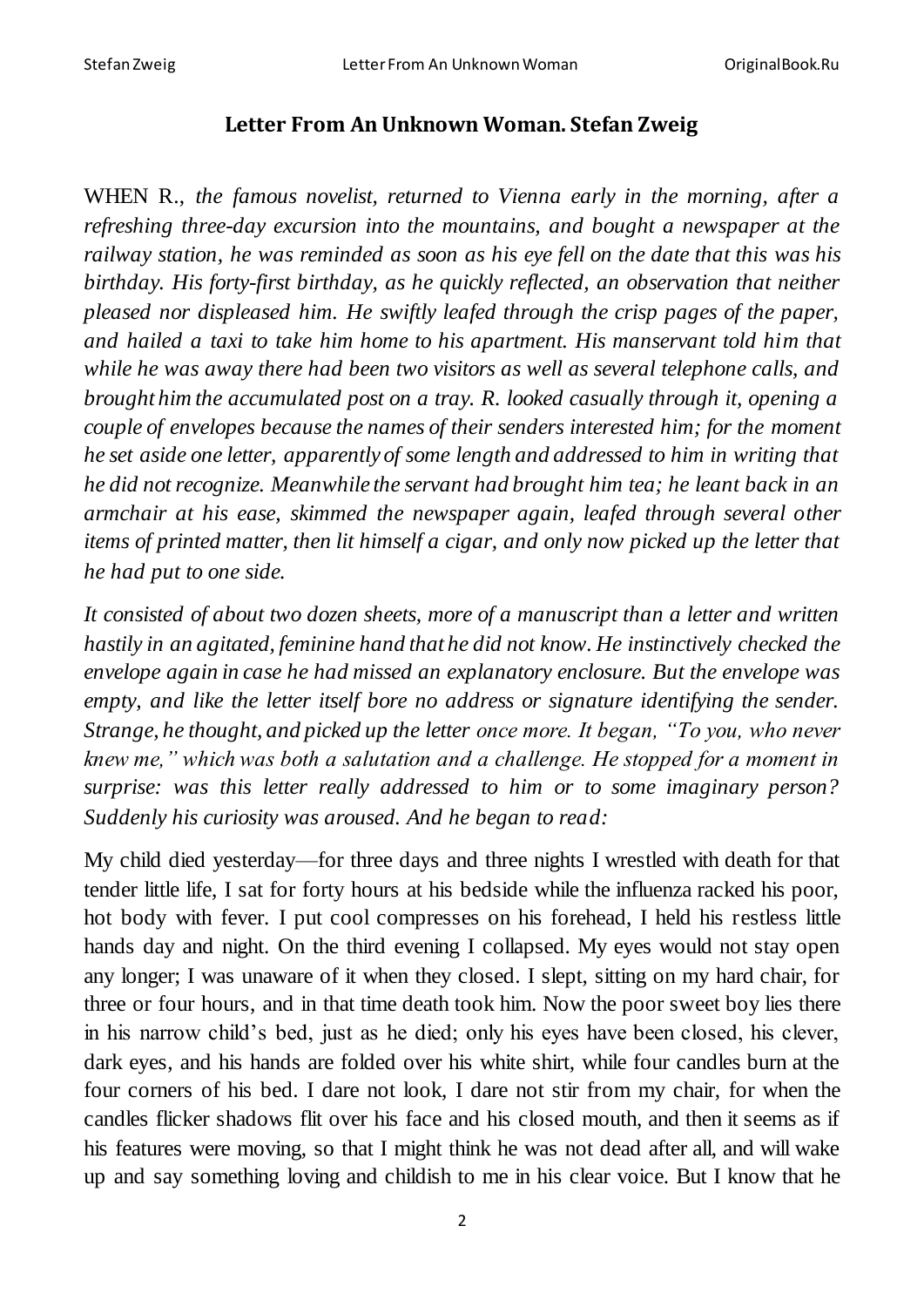is dead, I will arm myself against hope and further disappointment, I will not look at him again. I know it is true, I know my child died yesterday—so now all I have in the world is you, you who know nothing about me, you who are now amusing yourself without a care in the world, dallying with things and with people. I have only you, who never knew me, and whom I have always loved.

I have taken the fifth candle over to the table where I am writing to you now. For I cannot be alone with my dead child without weeping my heart out, and to whom am I to speak in this terrible hour if not to you, who were and are everything to me? Perhaps I shall not be able to speak to you entirely clearly, perhaps you will not understand me—my mind is dulled, my temples throb and hammer, my limbs hurt so much. I think I am feverish myself, perhaps I too have the influenza that is spreading fast in this part of town, and I would be glad of it, because then I could go with my child without having to do myself any violence. Sometimes everything turns dark before my eyes; perhaps I shall not even be able to finish writing this letter—but I am summoning up all my strength to speak to you once, just this one time, my beloved who never knew me.

I speak only to you; for the first time I will tell you everything, the whole story of my life, a life that has always been yours although you never knew it. But you shall know my secret only once I am dead, when you no longer have to answer me, when whatever is now sending hot and cold shudders through me really is the end. If I have to live on, I shall tear this letter up and go on preserving my silence as I have always preserved it. However, if you are holding it in your hands, you will know that in these pages a dead woman is telling you the story of her life, a life that was yours from her first to her last waking hour. Do not be afraid of my words; a dead woman wants nothing any more, neither love nor pity nor comfort. I want only one thing from you: I want you to believe everything that my pain tells you here, seeking refuge with you. Believe it all, that is the only thing I ask you: no one lies in the hour of an only child's death.

I will tell you the whole story of my life, and it is a life that truly began only on the day I met you. Before that, there was nothing but murky confusion into which my memory never dipped again, some kind of cellar full of dusty, cobwebbed, sombre objects and people. My heart knows nothing about them now. When you arrived I was thirteen years old, living in the apartment building where you live now, the same building in which you are holding my letter, my last living breath, in your hands. I lived in the same corridor, right opposite the door of your apartment. I am sure you will not remember us any more, an accountant's impoverished widow (my mother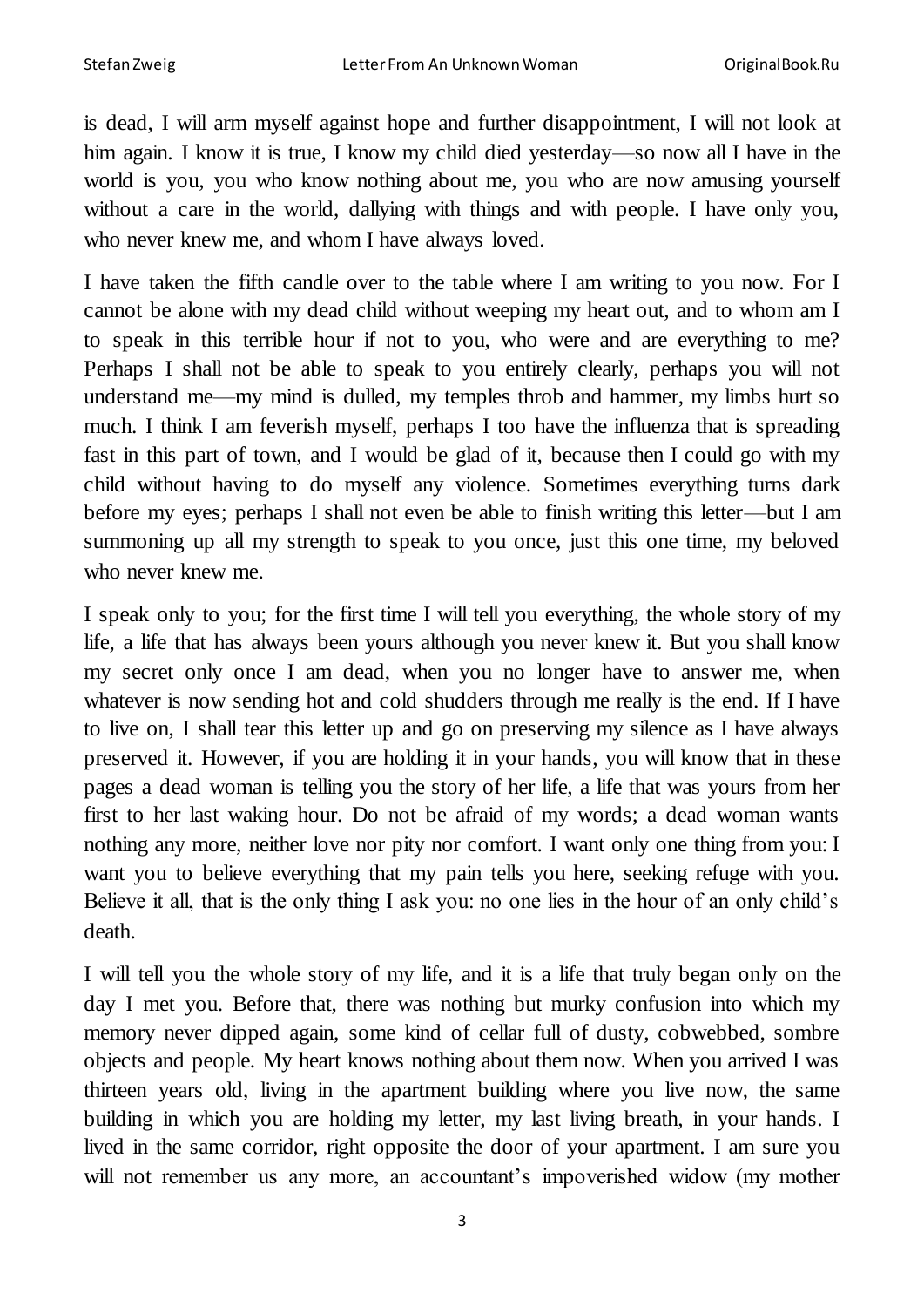always wore mourning) and her thin teenage daughter; we had quietly become imbued, so to speak, with our life of needy respectability. Perhaps you never even heard our name, because we had no nameplate on the front door of our apartment, and no one came to visit us or asked after us. And it is all so long ago, fifteen or sixteen years; no, I am sure you don't remember anything about it, my beloved, but I—oh, I recollect every detail with passion. As if it were today, I remember the very day, no, the very hour when I first heard your voice and set eyes on you for the first time, and how could I not? It was only then that the world began for me. Allow me, beloved, to tell you the whole story from the beginning. I beg you, do not tire of listening to me for a quarter of an hour, when I have never tired of loving you all my life.

Before you moved into our building a family of ugly, mean-minded, quarrelsome people lived behind the door of your apartment. Poor as they were, what they hated most was the poverty next door, ours, because we wanted nothing to do with their down-at-heel, vulgar, uncouth manners. The man was a drunk and beat his wife; we were often woken in the night by the noise of chairs falling over and plates breaking; and once the wife, bruised and bleeding, her hair all tangled, ran out onto the stairs with the drunk shouting abuse after her until the neighbours came out of their own doors and threatened him with the police. My mother avoided any contact with that couple from the first, and forbade me to speak to their children, who seized every opportunity of avenging themselves on me. When they met me in the street they called me dirty names, and once threw such hard snowballs at me that I was left with blood running from my forehead. By some common instinct, the whole building hated that family, and when something suddenly happened to them—I think the husband was jailed for theft—and they had to move out, bag and baggage, we all breathed a sigh of relief. A few days later the "To Let" notice was up at the entrance of the building, and then it was taken down; the caretaker let it be known—and word quickly went around—that a single, quiet gentleman, a writer, had taken the apartment. That was when I first heard your name.

In a few days' time painters and decorators, wallpaper-hangers and cleaners came to remove all trace of the apartment's previous grubby owners; there was much knocking and hammering, scraping and scrubbing, but my mother was glad of it. At last, she said, there would be an end to the sloppy housekeeping in that apartment. I still had not come face to face with you by the time you moved in; all this work was supervised by your manservant, that small, serious, grey-haired gentleman's gentleman, who directed operations in his quiet, objective, superior way. He impressed us all very much, first because a gentleman's gentleman was something entirely new in our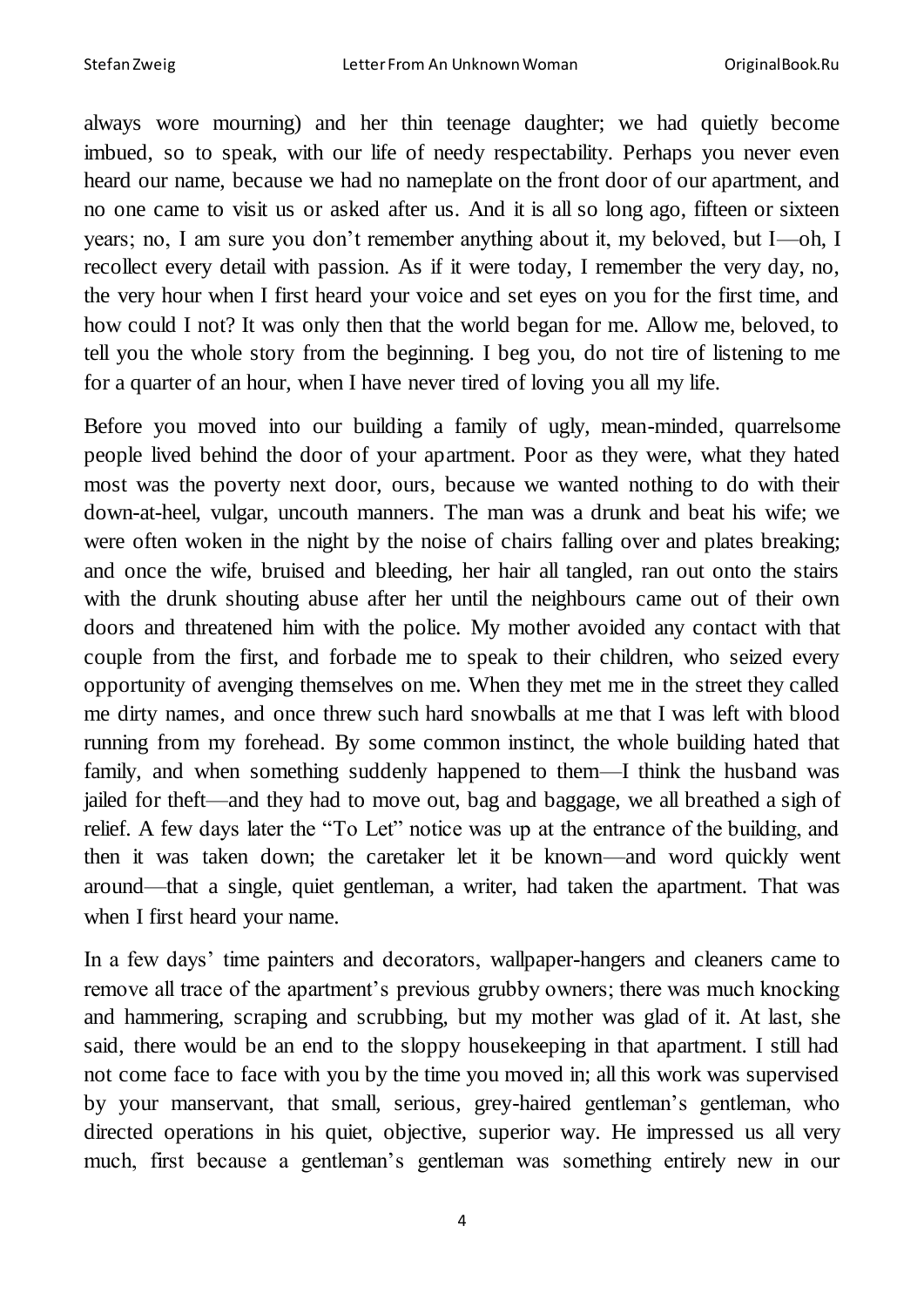suburban apartment building, and then because he was so extremely civil to everyone, but without placing himself on a par with the other servants and engaging them in conversation as one of themselves. From the very first day he addressed my mother with the respect due to a lady, and he was always gravely friendly even to me, little brat that I was. When he mentioned your name he did so with a kind of special esteem—anyone could tell at once that he thought far more of you than a servant usually does of his master. And I liked him so much for that, good old Johann, although I envied him for always being with you to serve you.

I am telling you all this, beloved, all these small and rather ridiculous things, so that you will understand how you could have such power, from the first, over the shy, diffident child I was at the time. Even before you yourself came into my life, there was an aura around you redolent of riches, of something out of the ordinary, of mystery all of us in that little suburban apartment building were waiting impatiently for you to move in (those who live narrow lives are always curious about any novelty on their doorsteps). And how strongly I, above all, felt that curiosity to see you when I came home from school one afternoon and saw the removals van standing outside the building. The men had already taken in most of the furniture, the heavy pieces, and now they were carrying up a few smaller items; I stayed standing by the doorway so that I could marvel at everything, because all your possessions were so interestingly different from anything I had ever seen before. There were Indian idols, Italian sculptures, large pictures in very bright colours, and then, finally, came the books, so many of them, and more beautiful than I would ever have thought possible. They were stacked up by the front door of the apartment, where the manservant took charge of them, carefully knocking the dust off every single volume with a stick and a feather duster. I prowled curiously around the ever-growing pile, and the manservant did not tell me to go away, but he didn't encourage me either, so I dared not touch one, although I would have loved to feel the soft leather of many of their bindings. I only glanced shyly and surreptitiously at the titles; there were French and English books among them, and many in languages that I didn't know. I think I could have stood there for hours looking at them all, but then my mother called me in.

After that, I couldn't stop thinking of you all evening, and still I didn't know you. I myself owned only a dozen cheap books with shabby board covers, but I loved them more than anything and read them again and again. And now I couldn't help wondering what the man who owned and had read all these wonderful books must be like, a man who knew so many languages, who was so rich and at the same time so learned. There was a kind of supernatural awe in my mind when I thought of all those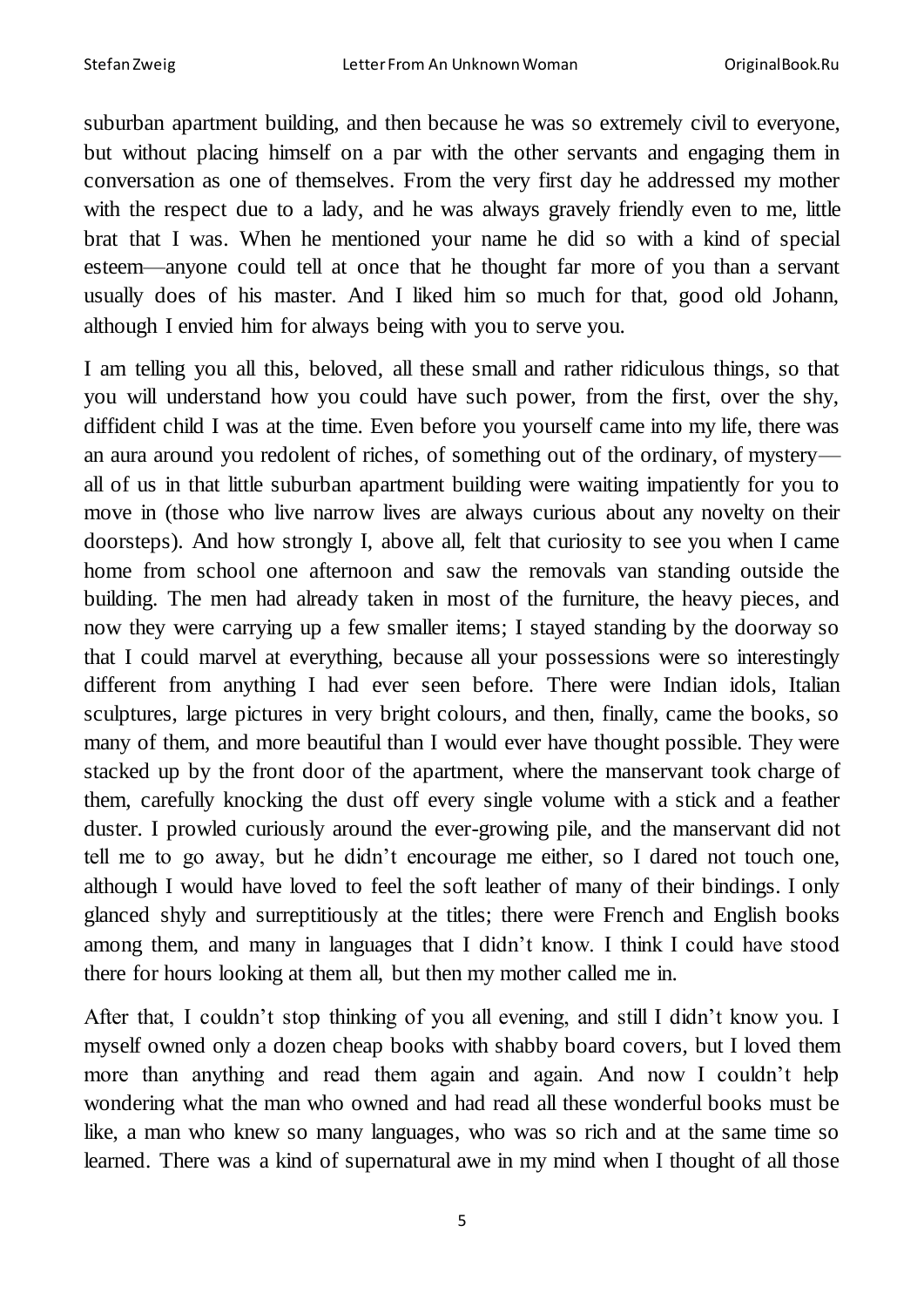books. I tried to picture you: you were an old man with glasses and a long white beard, rather like our geography teacher, only much kinder, better-looking and bettertempered—I don't know why I already felt sure you must be good-looking, when I still thought of you as an old man. All those years ago, that was the first night I ever dreamt of you, and still I didn't know you.

You moved in yourself the next day, but for all my spying I hadn't managed to catch a glimpse of you yet—which only heightened my curiosity. At last, on the third day, I did see you, and what a surprise it was to find you so different, so wholly unrelated to my childish image of someone resembling God the Father. I had dreamt of a kindly, bespectacled old man, and now here you were—exactly the same as you are today. You are proof against change, the years slide off you! You wore a casual fawn suit, and ran upstairs in your incomparably light, boyish way, always taking two steps at a time. You were carrying your hat, so I saw, with indescribable amazement, your bright, lively face and youthful head of hair; I was truly amazed to find how young, how handsome, how supple, slender and elegant you were. And isn't it strange? In that first second I clearly felt what I, like everyone else, am surprised to find is a unique trait in your character: somehow you are two men at once: one a hot-blooded young man who takes life easily, delighting in games and adventure, but at the same time, in your art, an implacably serious man, conscious of your duty, extremely well read and highly educated. I unconsciously sensed, again like everyone else, that you lead a double life, one side of it bright and open to the world, the other very dark, known to you alone—my thirteen-year-old self, magically attracted to you at first glance, was aware of that profound duality, the secret of your nature.

Do you understand now, beloved, what a miracle, what an enticing enigma you were bound to seem to me as a child? A man whom I revered because he wrote books, because he was famous in that other great world, and suddenly I found out that he was an elegant, boyishly cheerful young man of twenty-five! Need I tell you that from that day on nothing at home, nothing in my entire impoverished childhood world interested me except for you, that with all the doggedness, all the probing persistence of a thirteen-year-old I thought only of you and your life. I observed you, I observed your habits and the people who visited you, and my curiosity about you was increased rather than satisfied, because the duality of your nature was expressed in the wide variety of those visitors. Young people came, friends of yours with whom you laughed in high spirits, lively students, and then there were ladies who drove up in cars, once the director of the opera house, that great conductor whom I had only ever seen from a reverent distance on his rostrum, then again young girls still at commercial college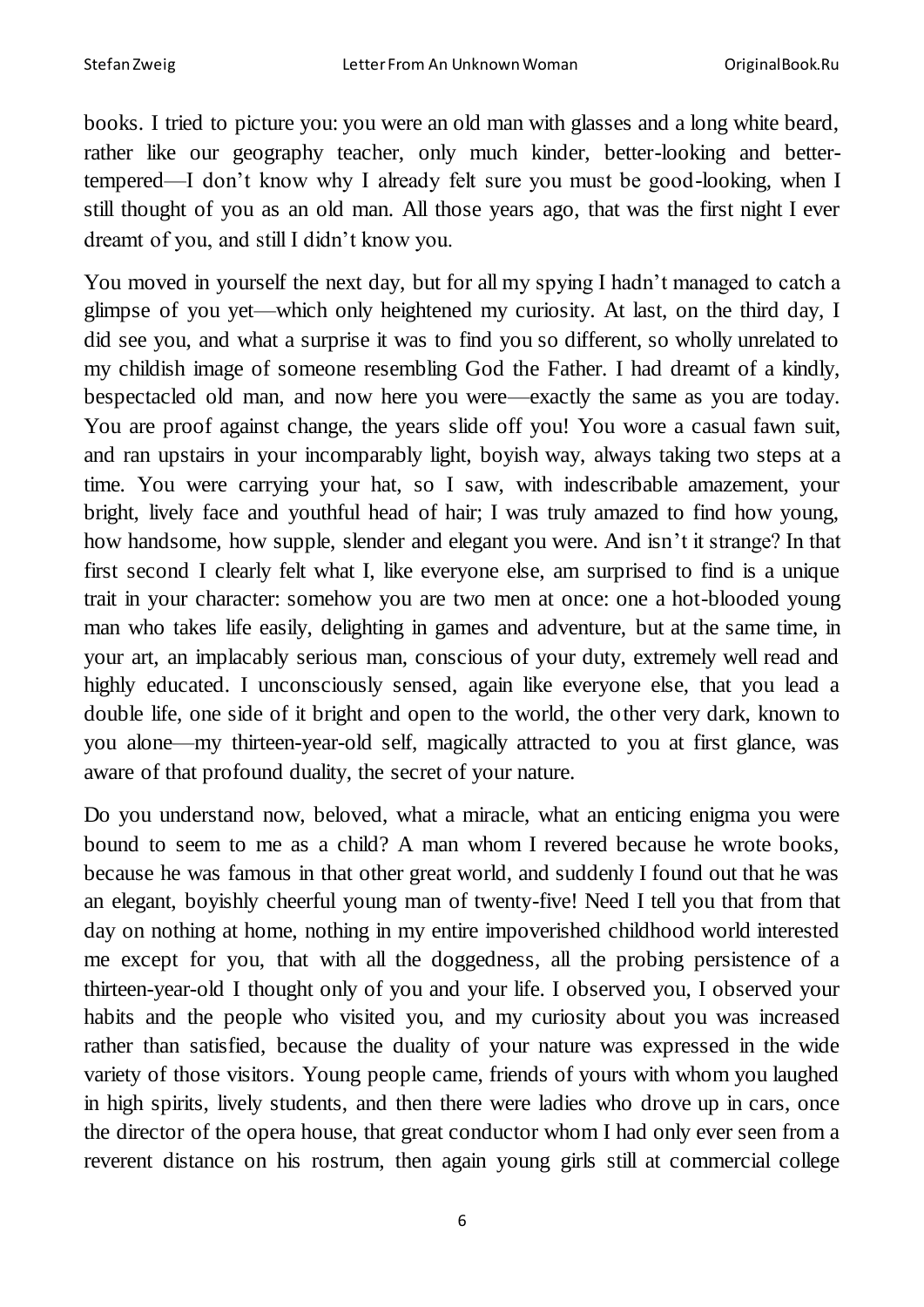who scurried shyly in through your door, and women visitors in particular, very, very many women. I thought nothing special of that, not even when, on my way to school one morning, I saw a heavily veiled lady leave your apartment—I was only thirteen, after all, and the passionate curiosity with which I spied on your life and lay in wait for you did not, in the child, identify itself as love.

But I still remember, my beloved, the day and the hour when I lost my heart to you entirely and for ever. I had been for a walk with a school friend, and we two girls were standing at the entrance to the building, talking, when a car drove up, stopped—and you jumped off the running-board with the impatient, agile gait that still fascinates me in you. An instinctive urge came over me to open the door for you, and so I crossed your path and we almost collided. You looked at me with a warm, soft, all-enveloping gaze that was like a caress, smiled at me tenderly—yes, I can put it no other way—and said in a low and almost intimate tone of voice: "Thank you very much, Fräulein."

That was all, beloved, but from that moment on, after sensing that soft, tender look, I was your slave. I learnt later, in fact quite soon, that you look in the same way at every woman you encounter, every shop girl who sells you something, every housemaid who opens the door to you, with an all-embracing expression that surrounds and yet at the same time undresses a woman, the look of the born seducer; and that glance of yours is not a deliberate expression of will and inclination, but you are entirely unconscious that your tenderness to women makes them feel warm and soft when it is turned on them. However, I did not guess that at the age of thirteen, still a child; it was as if I had been immersed in fire. I thought the tenderness was only for me, for me alone, and in that one second the woman latent in my adolescent self awoke, and she was in thrall to you for ever.

"Who was that?" asked my friend. I couldn't answer her at once. It was impossible for me to utter your name; in that one single second it had become sacred to me, it was my secret. "Oh, a gentleman who lives in this building," I stammered awkwardly at last. "Then why did you blush like that when he looked at you?" my friend mocked me, with all the malice of an inquisitive child. And because I felt her touching on my secret with derision, the blood rose to my cheeks more warmly than ever. My embarrassment made me snap at her. "You silly goose!" I said angrily; I could have throttled her. But she just laughed even louder, yet more scornfully, until I felt the tears shoot to my eyes with helpless rage. I left her standing there and ran upstairs.

I loved you from that second on. I know that women have often said those words to you, spoilt as you are. But believe me, no one ever loved you as slavishly, with such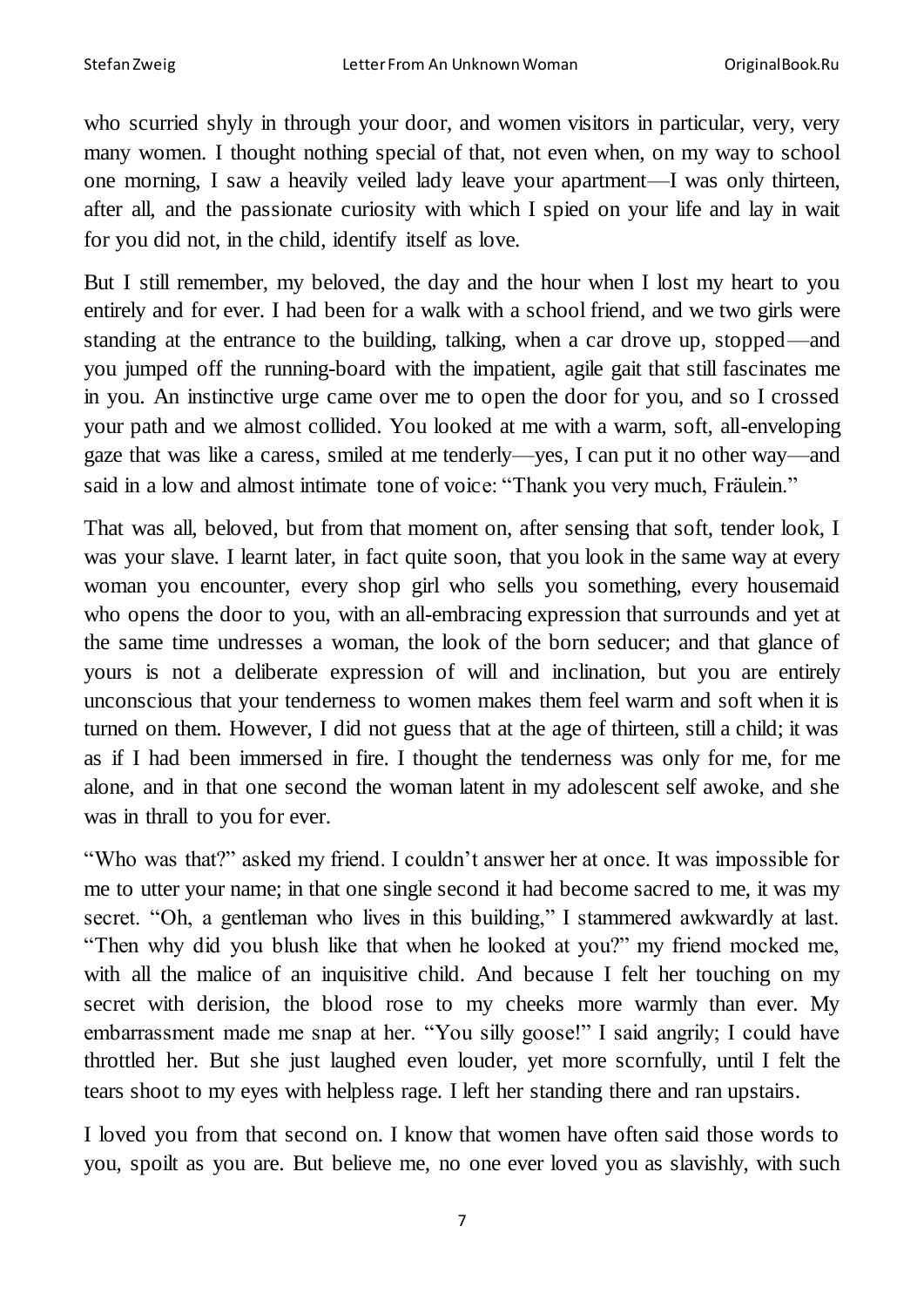dog-like devotion, as the creature I was then and have always remained, for there is nothing on earth like the love of a child that passes unnoticed in the dark because she has no hope: her love is so submissive, so much a servant's love, passionate and lying in wait, in a way that the avid yet unconsciously demanding love of a grown woman can never be. Only lonely children can keep a passion entirely to themselves; others talk about their feelings in company, wear them away in intimacy with friends, they have heard and read a great deal about love, and know that it is a common fate. They play with it as if it were a toy, they show it off like boys smoking their first cigarette. But as for me, I had no one I could take into my confidence, I was not taught or warned by anyone, I was inexperienced and naive; I flung myself into my fate as if into an abyss. Everything growing and emerging in me knew of nothing but you, the dream of you was my familiar friend. My father had died long ago, my mother was a stranger to me in her eternal sad depression, her anxious pensioner's worries; more knowing adolescent schoolgirls repelled me because they played so lightly with what to me was the ultimate passion—so with all the concentrated attention of my impatiently emergent nature I brought to bear, on you, everything that would otherwise have been splintered and dispersed. To me, you were—how can I put it? Any one comparison is too slight—you were everything to me, all that mattered. Nothing existed except in so far as it related to you, you were the only point of reference in my life. You changed it entirely. Before, I had been an indifferent pupil at school, and my work was only average; now I was suddenly top of the class, I read a thousand books until late into the night because I knew that you loved books; to my mother's amazement I suddenly began practising the piano with stubborn persistence because I thought you also loved music. I cleaned and mended my clothes solely to look pleasing and neat in front of you, and I hated the fact that my old school pinafore (a house dress of my mother's cut down to size) had a square patch on the left side of it. I was afraid you might notice the patch and despise me, so I always kept my school bag pressed over it as I ran up the stairs, trembling with fear in case you saw it. How foolish of me: you never, or almost never, looked at me again

And yet I really did nothing all day but wait for you and look out for you. There was a small brass peephole in our door, and looking through its circular centre I could see your door opposite. This peephole—no, don't smile, beloved, even today I am still not ashamed of those hours!—was my eye on the world. I sat in the cold front room, afraid of my mother's suspicions, on the watch for whole afternoons in those months and years, with a book in my hand, tense as a musical string resounding in response to your presence. I was always looking out for you, always in a state of tension, but you felt it as little as the tension of the spring in the watch that you carry in your pocket,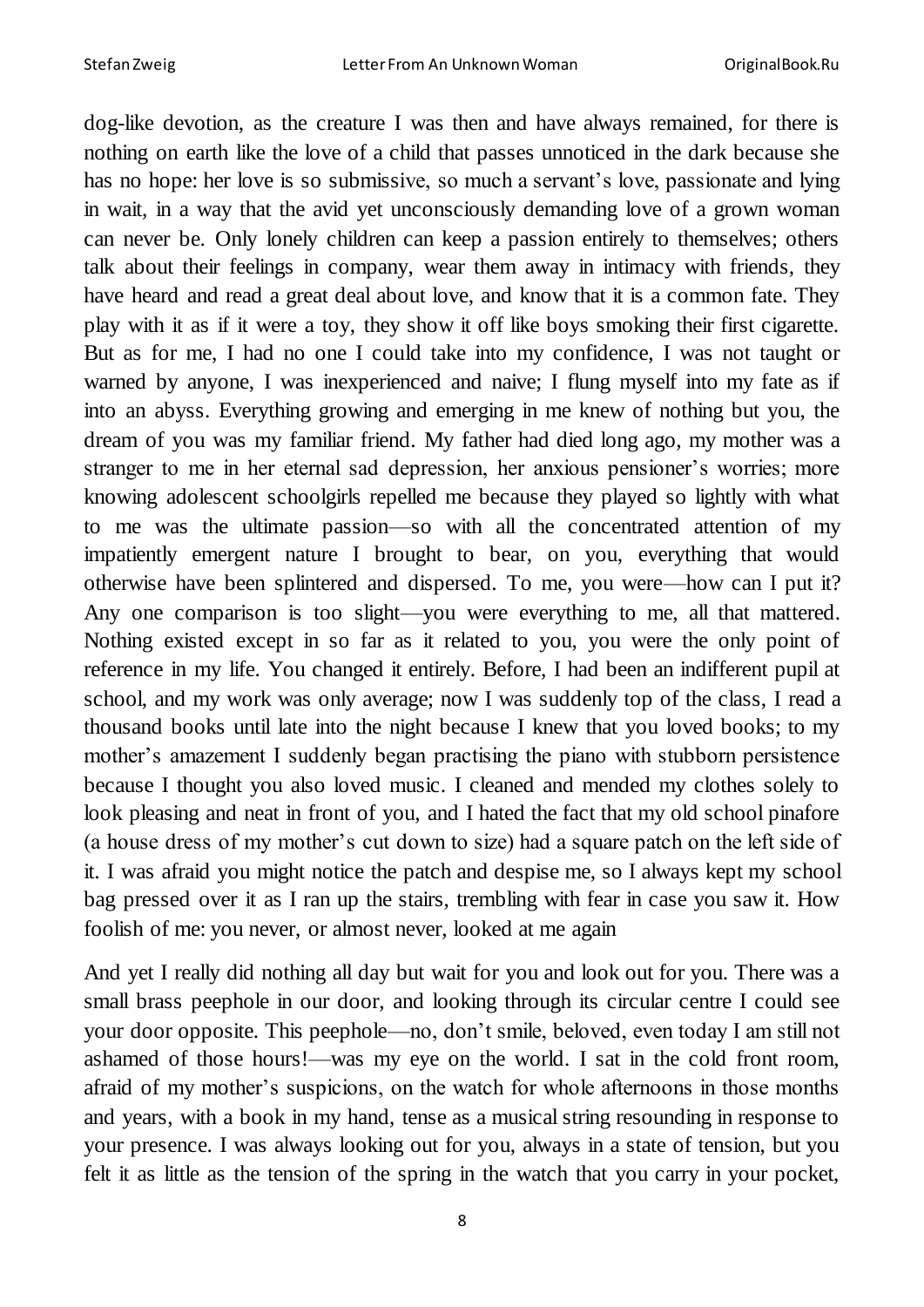patiently counting and measuring your hours in the dark, accompanying your movements with its inaudible heartbeat, while you let your quick glance fall on it only once in a million ticking seconds. I knew everything about you, knew all your habits, every one of your suits and ties, I knew your various acquaintances and could soon tell them apart, dividing them into those whom I liked and those whom I didn't; from my thirteenth to my sixteenth year I lived every hour for you. Oh, what follies I committed! I kissed the door handle that your hand had touched; I stole a cigarette end that you had dropped before coming into the building, and it was sacred to me because your lips had touched it. In the evenings I would run down to the street a hundred times on some pretext or other to see which of your rooms had a light in it, so that I could feel more aware of your invisible presence. And in the weeks when you went away—my heart always missed a beat in anguish when I saw your good manservant Johann carrying your yellow travelling bag downstairs—in those weeks my life was dead and pointless. I went about feeling morose, bored and cross, and I always had to take care that my mother did not notice the despair in my red-rimmed eyes.

Even as I tell you all these things, I know that they were grotesquely extravagant and childish follies. I ought to have been ashamed of them, but I was not, for my love for you was never purer and more passionate than in those childish excesses. I could tell you for hours, days, how I lived with you at that time, and you hardly even knew me by sight, because if I met you on the stairs and there was no avoiding it, I would run past you with my head bent for fear of your burning gaze—like someone plunging into water—just to escape being scorched by its fire. For hours, days I could tell you about those long-gone years of yours, unrolling the whole calendar of your life, but I do not mean to bore you or torment you. I will tell you only about the best experience of my childhood, and I ask you not to mock me because it is something so slight, for to me as a child it was infinite. It must have been on a Sunday. You had gone away, and your servant was dragging the heavy carpets that he had been beating back through the open front door of the apartment. It was hard work for the good man, and in a suddenly bold moment I went up to him and asked if I could help him. He was surprised, but let me do as I suggested, and so I saw—if only I could tell you with what reverent, indeed devout veneration!—I saw your apartment from the inside, your world, the desk where you used to sit, on which a few flowers stood in a blue crystal vase. Your cupboards, your pictures, your books. It was only a fleeting, stolen glimpse of your life, for the faithful Johann would certainly not have let me look closely, but with that one glimpse I took in the whole atmosphere, and now I had nourishment for never-ending dreams of you both waking and sleeping.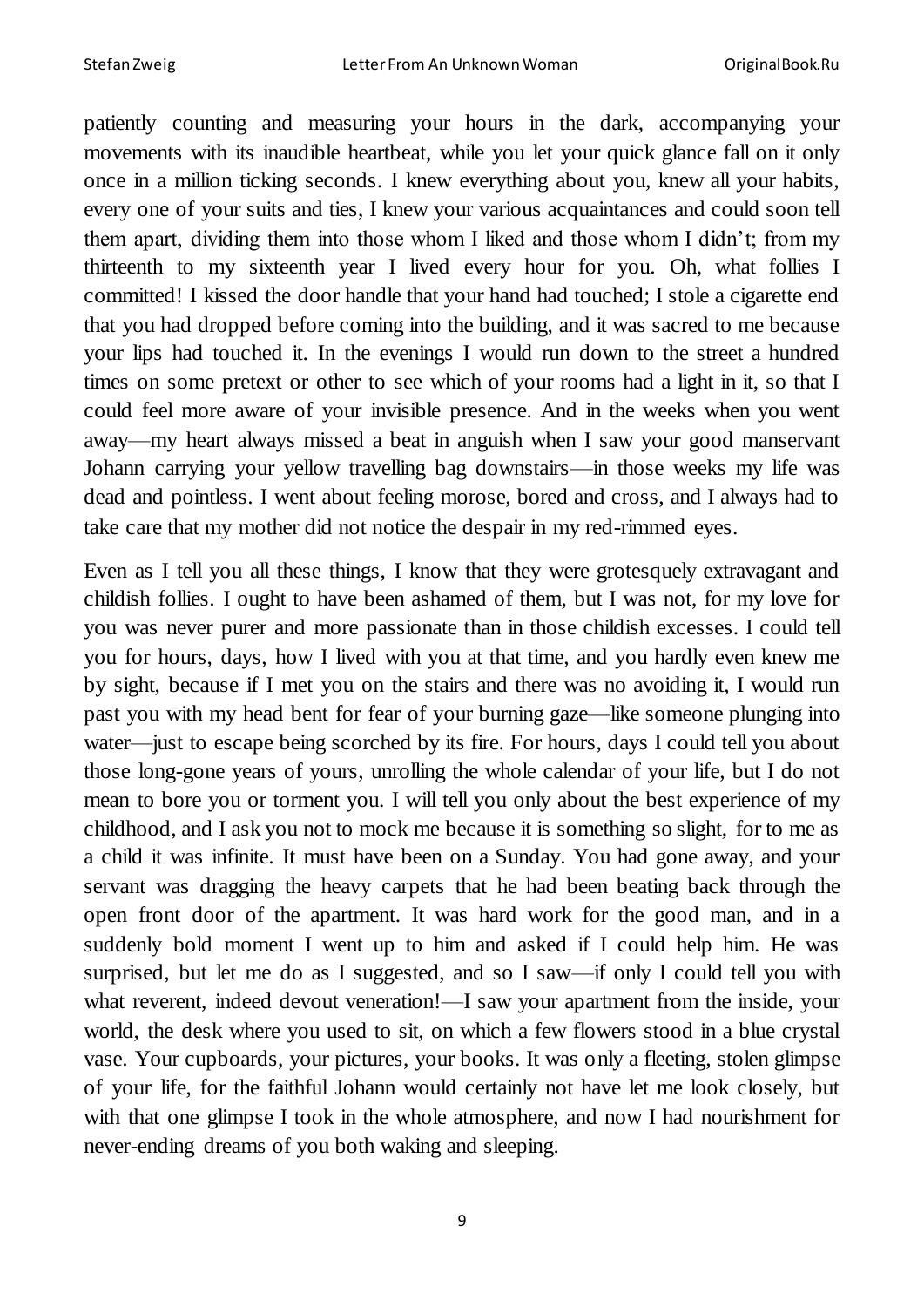That brief moment was the happiest of my childhood. I wanted to tell you about it so that even though you do not know me you may get some inkling of how my life depended on you. I wanted to tell you about that, and about the terrible moment that was, unfortunately, so close to it. I had—as I have already told you—forgotten everything but you, I took no notice of my mother any more, or indeed of anyone else. I hardly noticed an elderly gentleman, a businessman from Innsbruck who was distantly related to my mother by marriage, coming to visit us often and staying for some time; indeed, I welcomed his visits, because then he sometimes took Mama to the theatre, and I could be on my own, thinking of you, looking out for you, which was my greatest and only bliss. One day my mother called me into her room with a certain ceremony, saying she had something serious to discuss with me. I went pale and suddenly heard my heart thudding; did she suspect something, had she guessed? My first thought was of you, the secret that linked me to the world. But my mother herself was ill at ease; she kissed me affectionately once, and then again (as she never usually did), drew me down on the sofa beside her and began to tell me, hesitantly and bashfully, that her relation, who was a widower, had made her a proposal of marriage, and mainly for my sake she had decided to accept him. The hot blood rose to my heart: I had only one thought in answer to what she said, the thought of you.

"But we'll be staying here, won't we?" I just managed to stammer.

"No, we're moving to Innsbruck. Ferdinand has a lovely villa there."

I heard no more. Everything went black before my eyes. Later, I knew that I had fallen down in a faint; I heard my mother, her voice lowered, quietly telling my prospective stepfather, who had been waiting outside the door, that I had suddenly stepped back with my hands flung out, and then I fell to the floor like a lump of lead. I cannot tell you what happened in the next few days, how I, a powerless child, tried to resist my mother's all-powerful will; as I write, my hand still trembles when I think of it. I could not give my real secret away, so my resistance seemed like mere obstinacy, malice and defiance. No one spoke to me, it was all done behind my back. They used the hours when I was at school to arrange our move; when I came back, something else had always been cleared away or sold. I saw our home coming apart, and my life with it, and one day when I came in for lunch, the removals men had been to pack everything and take it all away. Our packed suitcases stood in the empty rooms, with two camp beds for my mother and me; we were to sleep there one more night, the last, and then travel to Innsbruck the next day.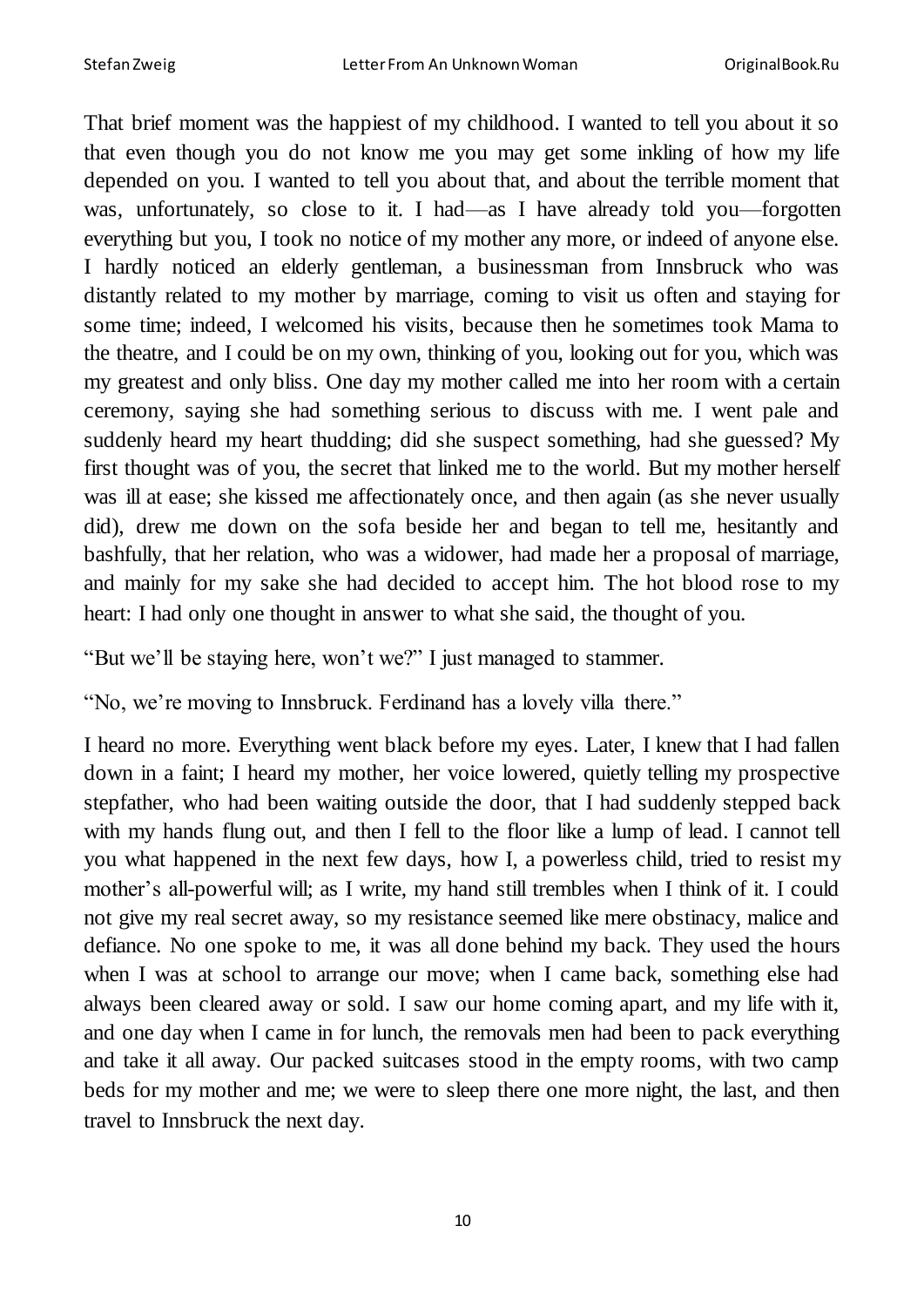On that last day I felt, with sudden resolution, that I could not live without being near you. I knew of nothing but you that could save me. I shall never be able to say what I was thinking of, or whether I was capable of thinking clearly at all in those hours of despair, but suddenly—my mother was out—I stood up in my school clothes, just as I was, and walked across the corridor to your apartment. Or rather, I did not so much walk; it was more as if, with my stiff legs and trembling joints, I was magnetically attracted to your door. As I have said before, I had no clear idea what I wanted. Perhaps to fall at your feet and beg you to keep me as a maidservant, a slave, and I am afraid you will smile at this innocent devotion on the part of a fifteen-year-old, but beloved, you would not smile if you knew how I stood out in that ice-cold corridor, rigid with fear yet impelled by an incomprehensible power, and how I forced my trembling arm away from my body so that it rose and—after a struggle in an eternity of terrible seconds—placed a finger on the bell-push by the door handle and pressed it. To this day I can hear its shrill ringing in my ears, and then the silence afterwards when my blood seemed to stop flowing, and I listened to find out if you were coming.

But you did not come. No one came. You were obviously out that afternoon, and Johann must have gone shopping, so with the dying sound of the bell echoing in my ears I groped my way back to our destroyed, emptied apartment and threw myself down on a plaid rug, as exhausted by the four steps I had taken as if I had been trudging through deep snow for hours. But underneath that exhaustion my determination to see you, to speak to you before they tore me away, was still burning as brightly as ever. There was, I swear it, nothing sensual in my mind; I was still ignorant, for the very reason that I thought of nothing but you. I only wanted to see you, see you once more, cling to you. I waited for you all night, beloved, all that long and terrible night. As soon as my mother had got into bed and fallen asleep I slipped into the front room, to listen for your footsteps when you came home. I waited all night, and it was icy January weather. I was tired, my limbs hurt, and there was no armchair left in the room for me to sit in, so I lay down flat on the cold floor, in the draught that came in under the door. I lay on the painfully cold floor in nothing but my thin dress all night, for I took no blanket with me; I did not want to be warm for fear of falling asleep and failing to hear your step. It hurt; I got cramp in my feet, my arms were shaking; I had to keep standing up, it was so cold in that dreadful darkness. But I waited and waited and waited for you, as if for my fate.

At last—it must have been two or three in the morning— I heard the front door of the building being unlocked down below, and then footsteps coming upstairs. The cold had left me as if dropping away, heat shot through me; I quietly opened the door to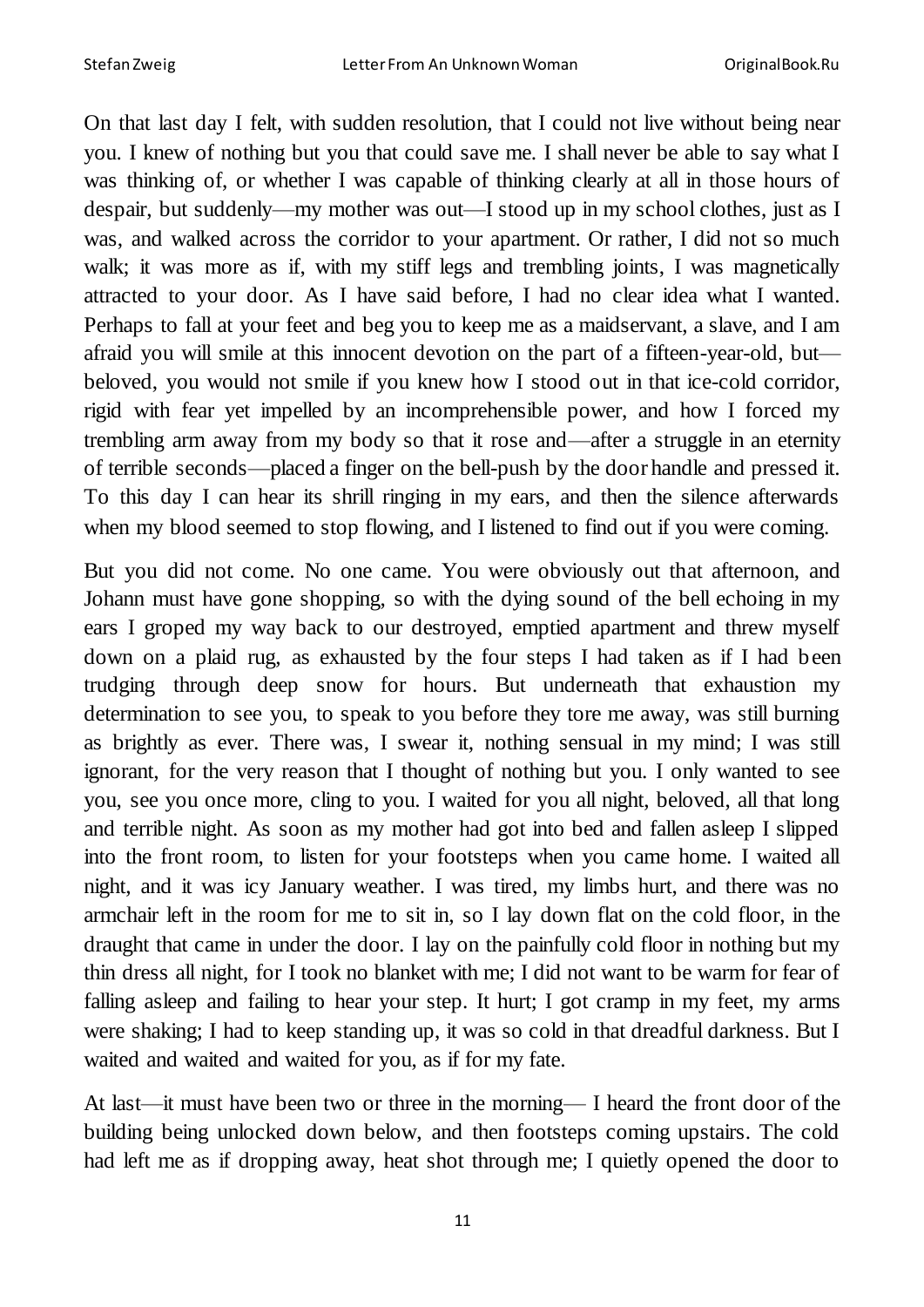rush towards you and fall at your feet… oh, I don't know what I would have done, such a foolish child as I was then. The steps came closer and closer, I saw the flicker of candlelight. Shaking, I clung to the door handle. Was it you coming?

Yes. It was you, beloved—but you were not alone. I heard a soft, provocative laugh, the rustle of a silk dress, and your lowered voice—you were coming home with a woman…

How I managed to survive that night I do not know. Next morning, at eight o'clock, they dragged me off to Innsbruck; I no longer had the strength to resist.

My child died last night—and now I shall be alone again, if I must really go on living. They will come tomorrow, strange, hulking, black-clad men bringing a coffin, and they will put him in it, my poor boy, my only child. Perhaps friends will come as well, bringing flowers, but what do flowers on a coffin mean? They will comfort me, and say this and that—words, words, how can they help me? I know that I must be alone again when they have gone. I felt it then, in those two endless years in Innsbruck, the years from my sixteenth to my eighteenth birthday, when I lived like a prisoner or an outcast in my family. My stepfather, a very placid, taciturn man, was kind to me; my mother seemed ready to grant all my wishes, as if atoning for her unwitting injustice to me; young people tried to make friends with me, but I rejected all their advances with passionate defiance. I didn't want to live happy and content away from you, I entrenched myself in a dark world of self-torment and loneliness. I didn't wear the brightly coloured new clothes they bought me, I refused to go to concerts or the theatre, or on outings in cheerful company. I hardly went out at all: would you believe it, beloved, I didn't come to know more than ten streets of the little town in the two years I lived there? I was in mourning, and I wanted to mourn, I became intoxicated by every privation that I imposed on myself over and beyond the loss of you. And I did not want to be distracted from my passion to live only for you. I stayed at home alone for hours, days, doing nothing but thinking of you again and again, always reviving my hundred little memories of you, every time I met you, every time I waited for you, staging those little incidents in my mind as if in a theatre. And that is why, because I went over every second of the past countless times, I retain such a vivid memory of my whole childhood that I feel every minute of those past years with as much heat and ardour as if they were only yesterday.

My life at the time was lived entirely through you. I bought all your books; when your name was in the newspaper it was a red-letter day. Would you believe that I know every line of your books by heart, I have read them so often? If anyone were to wake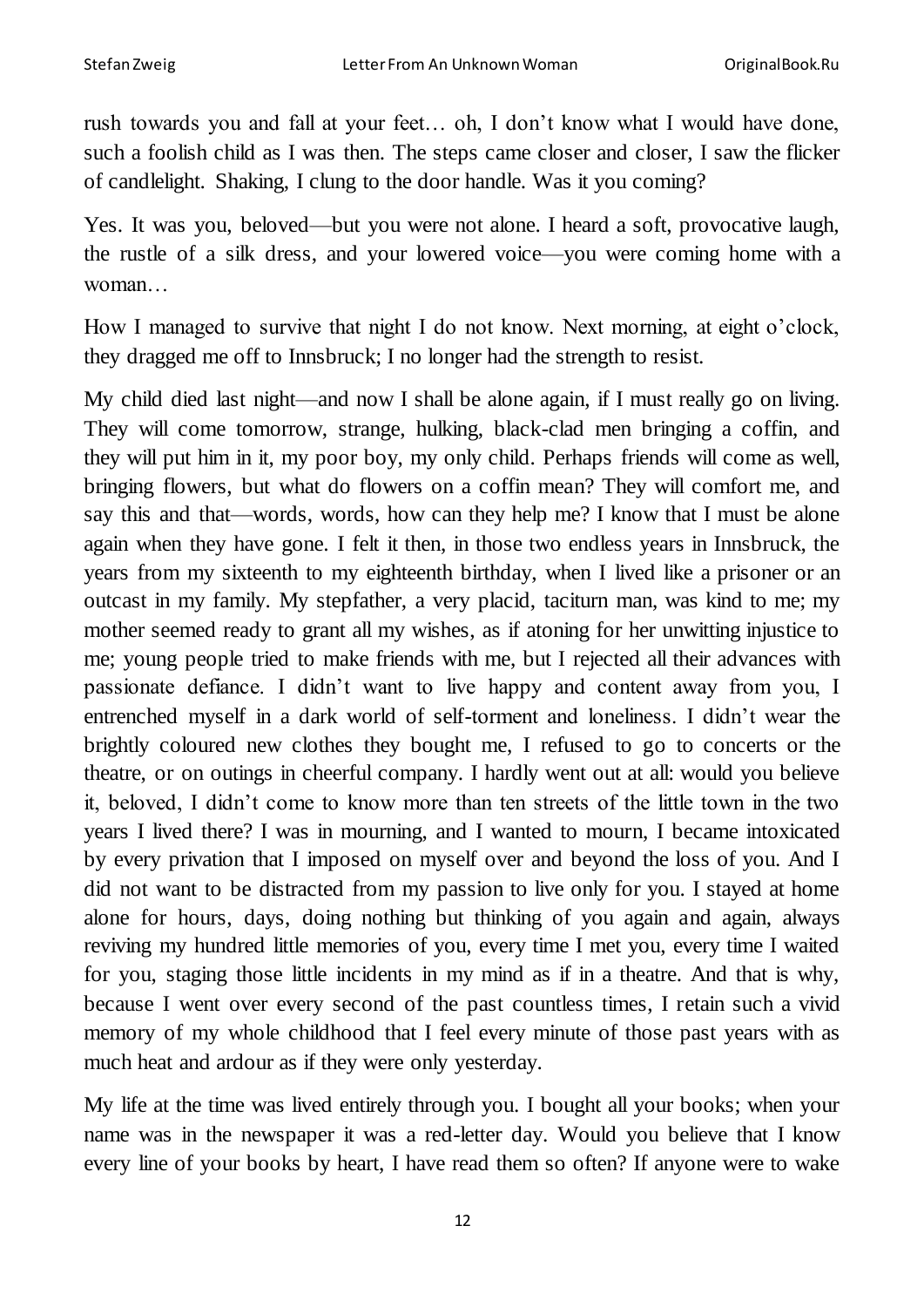me from sleep at night and quote a random line from them, I could still, thirteen years later, go on reciting the text from there, as if in a dream: every word of yours was my Gospel and prayer book. The whole world existed only in relation to you; I read about concerts and premieres in the Viennese newspapers with the sole aim of wondering which of them might interest you, and when evening came I was with you, even though I was so far away: now he is going into the auditorium, now he is sitting down. I dreamt of that a thousand times because I had once seen you at a concert.

But why describe this raving, tragic, hopeless devotion on the part of an abandoned child feeling angry with herself, why describe it to a man who never guessed at it or knew about it? Yet was I really still a child at that time? I reached the age of seventeen, eighteen—young men turned to look at me in the street, but that only embittered me. To love, or even merely play at love with anyone but you was so inexplicable to me, so unimaginably strange an idea, that merely feeling tempted to indulge in it would have seemed to me a crime. My passion for you was the same as ever, except that my body was changing, and now that my senses were awakened it was more glowing, physical, womanly. And what the child with her sombre, untaught will, the child who had pressed your doorbell, could not guess at was now my only thought: to give myself to you, devote myself to you.

The people around me thought me timid, called me shy (I had kept my secret strictly to myself). But I was developing an iron will. All that I thought and did tended in one direction: back to Vienna, back to you. And I imposed my will by force, senseless and extraordinary as it might seem to anyone else. My stepfather was a prosperous man, and regarded me as his own child. But I insisted, with grim obstinacy, that I wanted to earn my own living, and at last I managed to get a position with a relation as an assistant in a large ready-to-wear dress shop.

Need I tell you where I went first when I arrived back in Vienna—at last, at last!—one misty autumn evening? I left my case at the station, boarded a tram—how slowly it seemed to be going, I bitterly resented every stop—and hurried to the apartment building. There was light in your windows; my whole heart sang. Only now did the city, strange to me these days with its pointless roar of traffic, come to life, only now did I come to life again myself, knowing that I was near you, you, my only dream. I did not guess that in reality I was as far from your mind now, when only the thin, bright glass pane stood between you and my radiant gaze, as if valleys, mountains and rivers separated us. I merely looked up and up; there was light there, here was the building, and there were you, the whole world to me. I had dreamt of this hour for two years, and now I was granted it. I stood outside your windows all that long, mild,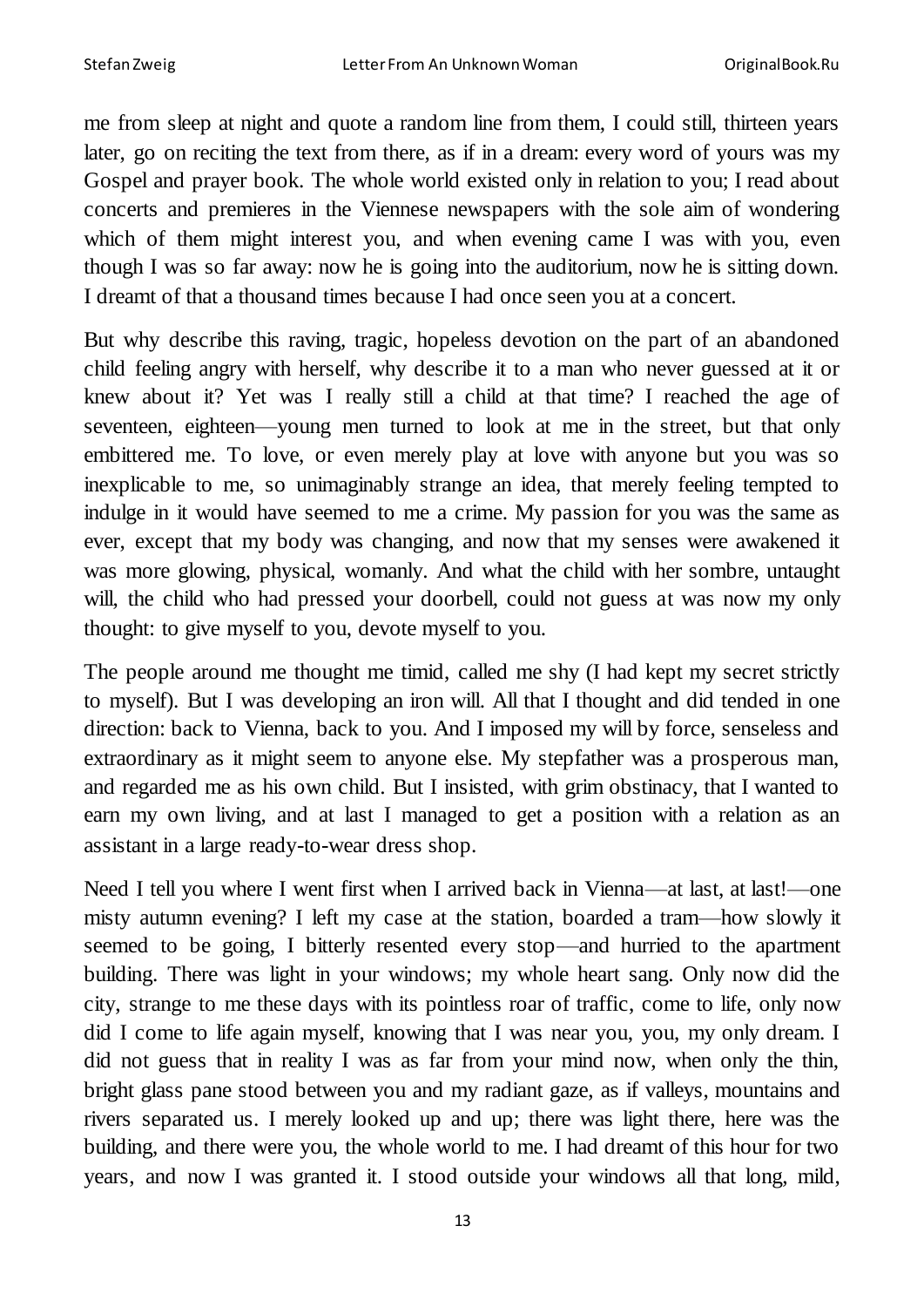cloudy evening, until the light in them went out. Only then did I go home to the place where I was staying.

Every evening after that I stood outside your building in the same way. I worked in the shop until six; it was hard, strenuous work, but I liked it, because all the activity there made me feel my own restlessness less painfully. And as soon as the iron shutters rolled down behind me I hurried to my desired destination. My will was set on seeing you just once, meeting you just once, so that my eyes could see your face again, if only from a distance. And after about a week it finally happened: I met you at a moment when I didn't expect it. Just as I was looking up at your windows, you came across the street. Suddenly I was that thirteen-year-old child again, and felt the blood rise to my cheeks. Instinctively, against my innermost urge to feel your eyes on me, I lowered my head and hurried past you, quick as lightning. Afterwards I was ashamed of my timid flight, the reaction of a schoolgirl, for now I knew very clearly what I wanted: I wanted to meet you, I was seeking you out, I wanted you to recognize me after all those years of weary longing, wanted you to take some notice of me, wanted you to love me.

But it was a long time before you really noticed me, although I stood out in your street every evening, even in flurries of snow and the keen, cutting wind of Vienna. I often waited in vain for hours, and often, in the end, you left the building in the company of friends. Twice I saw you with women, and now that I was an adult I sensed what was new and different about my feeling for you from the sudden tug at my heartstrings, wrenching them right apart, when I saw a strange woman walking so confidently arm in arm with you. I was not surprised. After all, I knew about your succession of women visitors from my childhood days, but now it hurt me physically, and I was torn between hostility and desire in the face of your obvious intimacy with someone else. One day, childishly proud as I was and perhaps still am, I stayed away from your building, but what a terrible, empty evening of defiance and rebellion I spent! Next evening, once again, I was standing humbly outside your building waiting, waiting, just as I had spent my whole life standing outside your life, which was closed to me.

And at last one evening you did notice me. I had already seen you coming in the distance, and I steeled my will not to avoid you. As chance would have it, a cart waiting to be unloaded obstructed the street, and you had to pass close to me. Involuntarily your absent-minded gaze fell on me, and as soon as it met the attention of my own eyes—oh, what a shock the memory gave me!—it became that look you give women, the tender, all-enveloping, all-embracing gaze that also strips them, the look that, when I was a child, had made me into a loving woman for the first time. For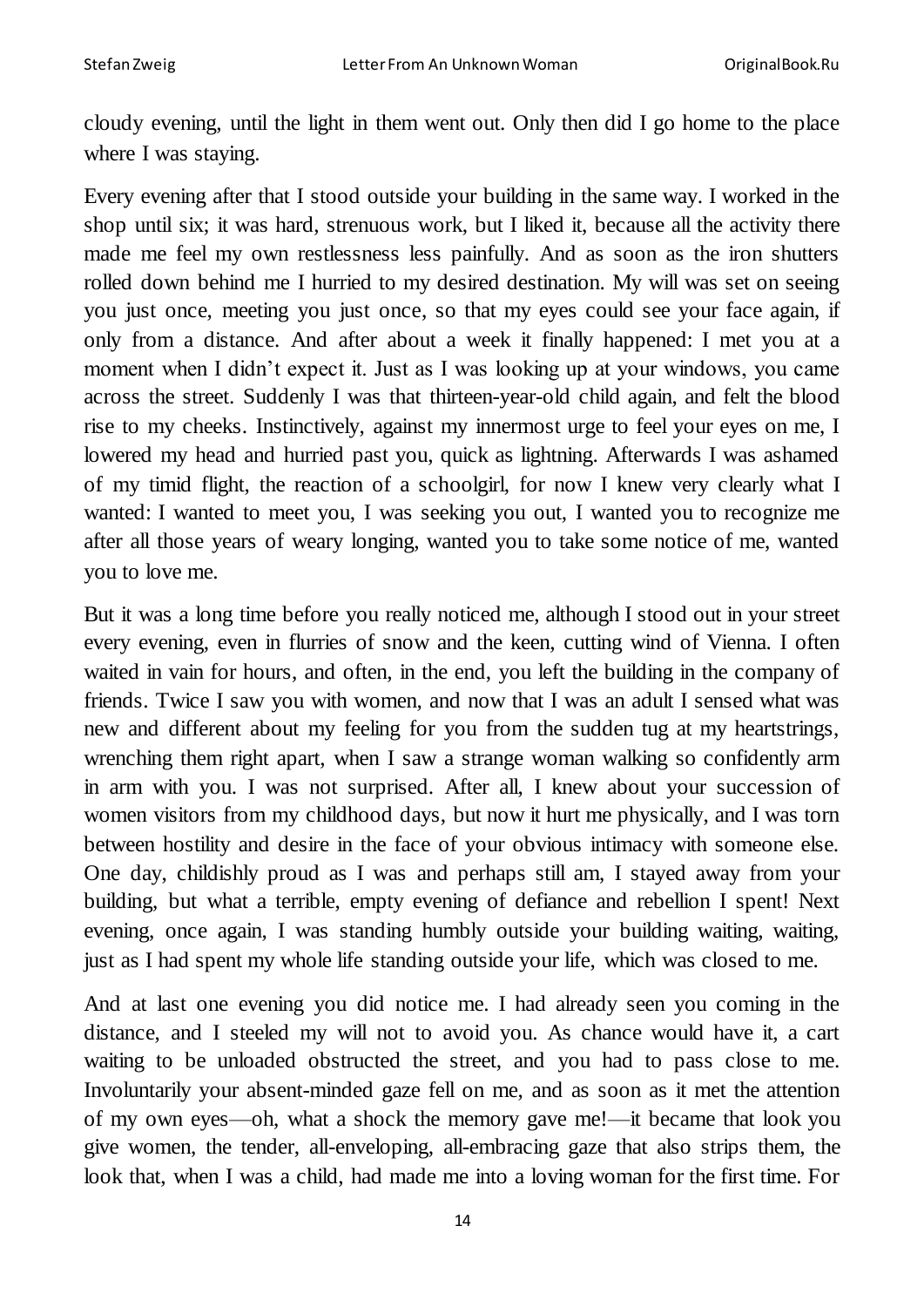one or two seconds that gaze held mine, which neither could nor wished to tear itself away—and then you had passed me. My heart was beating fast; instinctively I slowed my pace, and as I turned, out of a curiosity that I could not master, I saw that you too had stopped and were still looking at me. And the way you observed me, with such interest and curiosity, told me at once that you did not recognize me.

You did not recognize me, neither then nor ever, you never recognized me. How can I describe to you, beloved, the disappointment of that moment? That was the first time I suffered it, the disappointment of going unrecognized by you. I have lived with it all my life, I am dying with it, and still you do not recognize me. How can I make you understand my disappointment? During those two years in Innsbruck, when I thought of you every hour and did nothing but imagine our next meeting back in Vienna, I had dreamt of the wildest—or the most blissful—possibilities, depending on my mood at the time. I had dreamt, if I may so put it, of everything; in dark moments I had pictured you rejecting me, despising me for being too uninteresting, too ugly, too importunate. In passionate visions I had gone through all forms of your disfavour, your coldness, your indifference—but in no moment of dark emotion, not even in full awareness of my inferiority, had I ventured to envisage this, the worst thing of all: the fact that you had never even noticed my existence. Today I understand it—ah, you have taught me to understand it!—I realize that, to a man, a girl's or a woman's face must have something extraordinarily changeable in it, because it is usually only a mirror reflecting now passion, now childishness, now weariness, and passes by as a reflection does; so that a man can easily forget a woman's face because age changes its light and shade, and different clothes give her a new setting. Those who are resigned to their fate really know that. However, still a girl at the time, I could not yet grasp your forgetfulness, because somehow my immoderate, constant concern with you had made me feel—although it was a delusion—that you, too, must often think of me, you would be waiting for me; how could I have gone on breathing in the certainty that I was nothing to you, no memory of me ever touched you, however lightly? And this moment, when your eyes showed me that nothing in you recognized me, no thin gossamer line of memory reached from your life to mine, was my first fall into the depths of reality, my first inkling of my destiny.

You did not recognize me at that time. And when, two days later, we met again, your eyes rested on me with a certain familiarity, you still did not recognize me as the girl who loved you and whom you had woken to life, but only as the pretty eighteen-yearold who had met you in the same place two days earlier. You looked at me in surprise, but in a friendly manner, with a slight smile playing round your mouth. Once again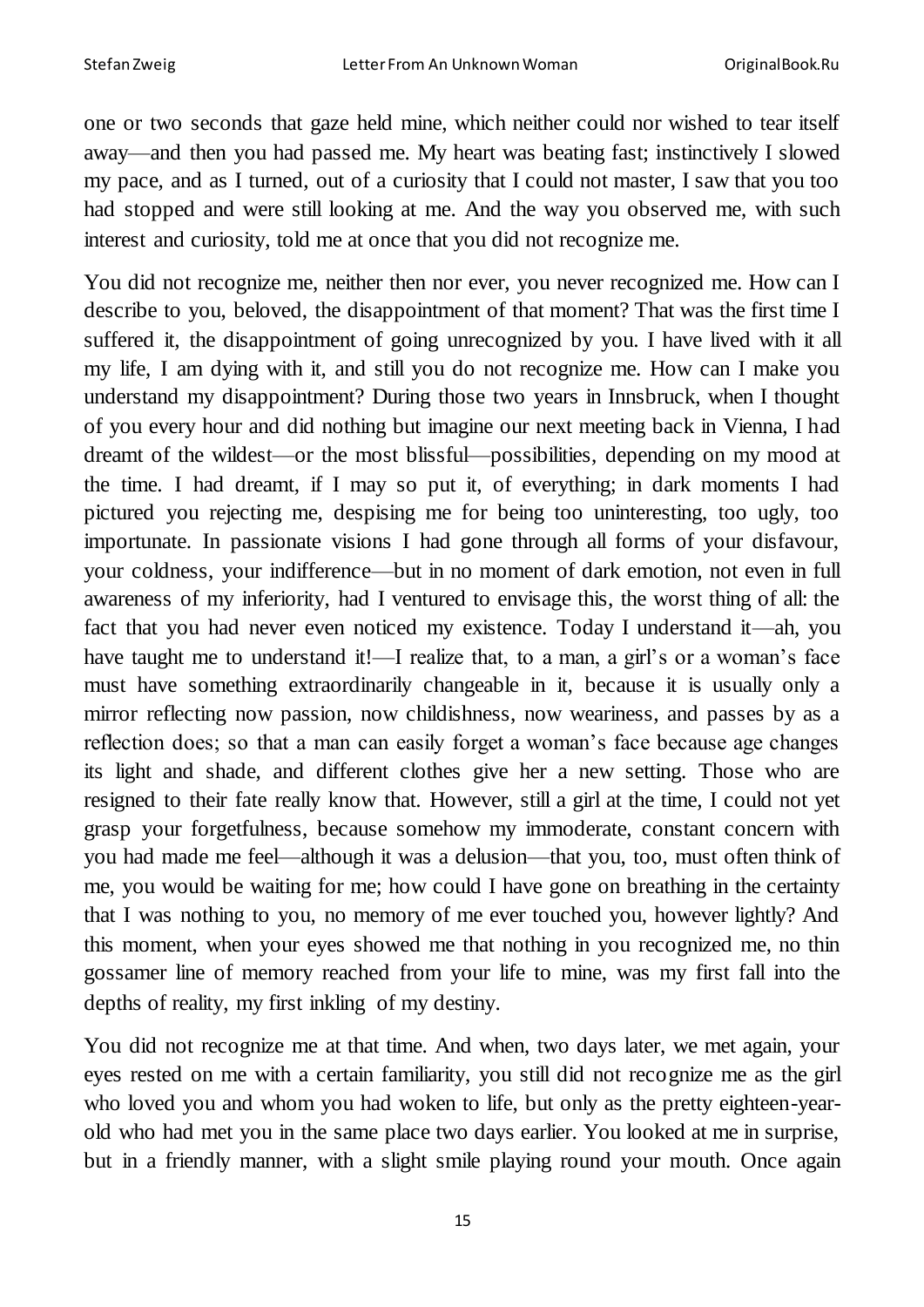you passed me, once again immediately slowing your pace; I trembled, I rejoiced, I prayed that you would speak to me. I felt that, for the first time, you saw me as a living woman; I myself slowed down and did not avoid you. And suddenly I sensed you behind me; without turning round I knew that now, for the first time, I would hear your beloved voice speaking directly to me. Expectation paralysed me; I feared I would have to stop where I was because my heart was thudding so violently—and then you were beside me. You spoke to me in your easy, cheerful way, as if we had been on friendly terms for a long time—oh, you had no idea about me, you have never had any idea of my life!—so captivatingly free and easy was the way you spoke to me that I was even able to answer you. We walked all down the street side by side. Then you suggested that we might go and have something to eat together. I agreed. What would I ever have dared to deny you?

We ate together in a small restaurant—do you still know where it was? No, I am sure you don't distinguish it now from other such evenings, for who was I to you? One among hundreds, one adventure in an ever-continuing chain. And what was there for you to remember about me? I said little, because it made me so infinitely happy to have you near me, to hear you speaking to me. I did not want to waste a moment of it by asking questions or saying something foolish. I shall never forget my gratitude to you for that hour, or how entirely you responded to my passionate reverence, how tender, light and tactful you were, entirely without making importunate advances, entirely without any hasty, caressing gestures of affection, and from the first moment striking a note of such certain and friendly familiarity that you would have won my heart even if it had not been yours long ago, given with all my goodwill. Ah, you have no idea what a wonderful thing you did in not disappointing my five years of childish expectation!

It was getting late; we left the restaurant. At the door you asked me whether I was in a hurry or still had time to spare. How could I have failed to show that I was ready for you? I said that I could indeed spare some time. Then you asked, quickly surmounting a slight hesitation, whether I would like to go to your apartment and talk. "Oh, most happily," I said, and it came out of the fullness of my feelings so naturally that I noticed at once how you reacted, in either embarrassment or pleasure, to my quick tongue—but you were also visibly surprised. Today I understand why you were astonished; I know it is usual for women, even when they long to give themselves, to deny that readiness, pretending to be alarmed or indignant, so that first they have to be reassured by urgent pleading, lies, vows and promises. I know that perhaps only prostitutes, the professionals of love, or perhaps very naive adolescents, respond to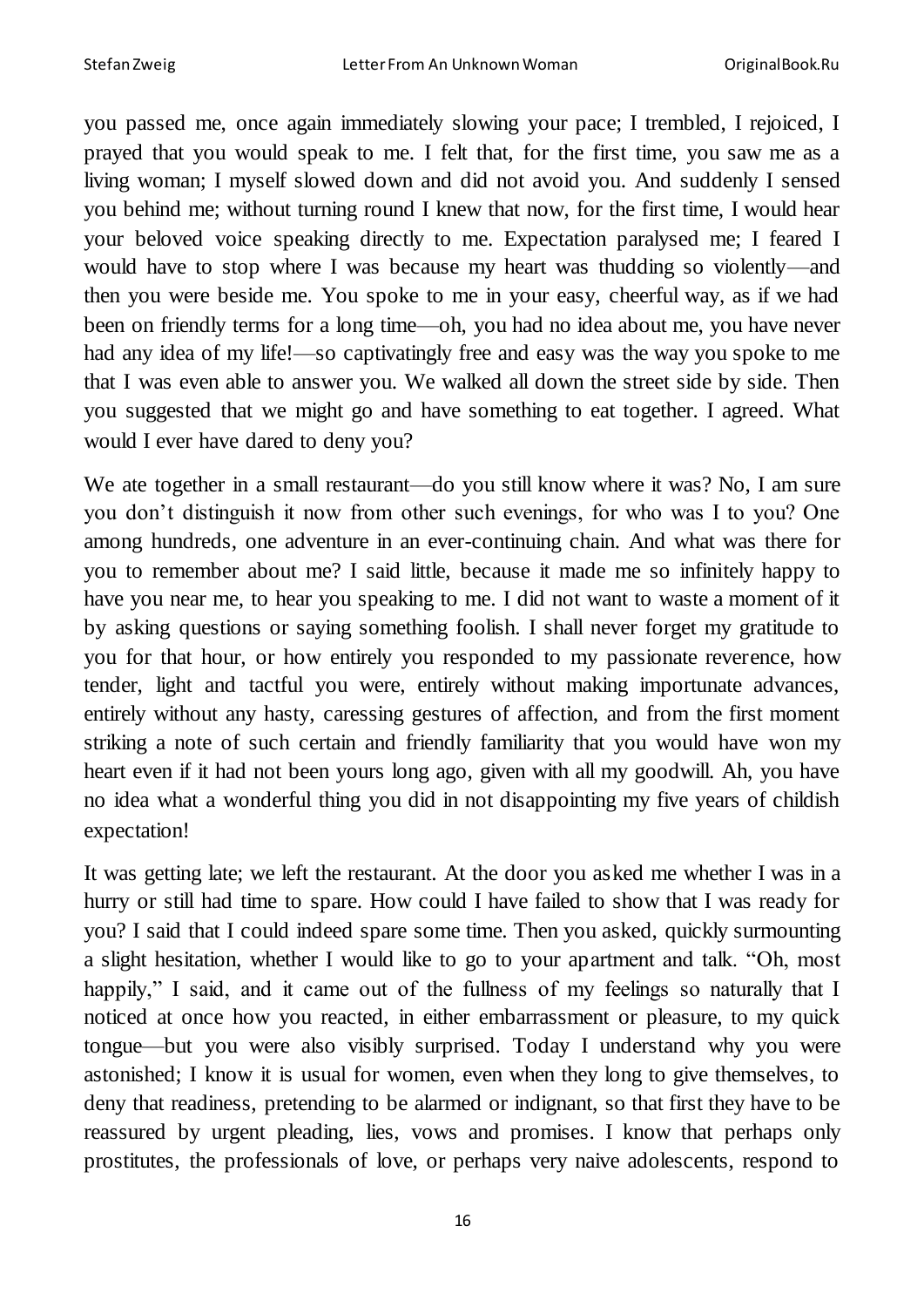such an invitation with such wholehearted, joyful consent as mine. But in me—and how could you guess that?—it was only my will put into words, the concentrated longing of a thousand days breaking out. In any case, you were struck; I began to interest you. I sensed that, as we were walking along, you glanced sideways at me with a kind of astonishment while we talked. Your feelings, your magically sure sense of all that is human, immediately scented something unusual here, a secret in this pretty, compliant girl. Your curiosity was awakened, and I noticed, from your circling, probing questions, that you wanted to discover the mystery. But I evaded you; it would be better to seem foolish than to let you know my secret.

We went up to your apartment. Forgive me, beloved, when I tell you that you cannot understand what that corridor, that staircase meant to me—what turmoil and confusion there was in my mind, what headlong, painful, almost mortal happiness. Even now I can hardly think of it without tears, and I have none of those left. But imagine that every object in the building was, so to speak, imbued with my passion, each was a symbol of my childhood, my longing: the gate where I had waited for you thousands of times, the stairs from which I always listened for your footsteps, and where I had seen you for the first time, the peephole through which I had stared my soul out, the doormat outside your door where I had once knelt, the click of the key at which I had always leapt up from where I was lying in wait. All my childhood, all my passion were here in those few metres of space; this was my whole life, and now it came over me like a storm, everything, everything was coming true, and I was with you, going into your, into our apartment building. Think of it—it sounds banal, but I can't put it any other way—as if going only as far as your door had been my reality all my life, my sombre everyday world, but beyond it a child's magic realm began, the realm of Aladdin, remember that I had stared a thousand times, with burning eyes, at the door through which I now stepped, almost reeling, and you will guess—but only guess, you can never entirely know, beloved!—what that tumultuous minute meant in my life.

I stayed with you all night. You did not realize that no man had ever touched me before, had ever felt or seen my body. But how could you guess that, beloved, when I offered no resistance, showed no bashful hesitancy, so that you could have no idea of my secret love for you? It would certainly have alarmed you, for you love only what is light and playful, weightless, you are afraid of intervening in someone else's life. You want to give of yourself to everyone, to the world, but you do not want sacrificial victims. If I tell you now, beloved, that I was a virgin when I gave myself to you, I beg you not to misunderstand me! I am not accusing you, you did not entice me, lie to me, seduce me—it was I who pressed myself on you, threw myself on your breast and into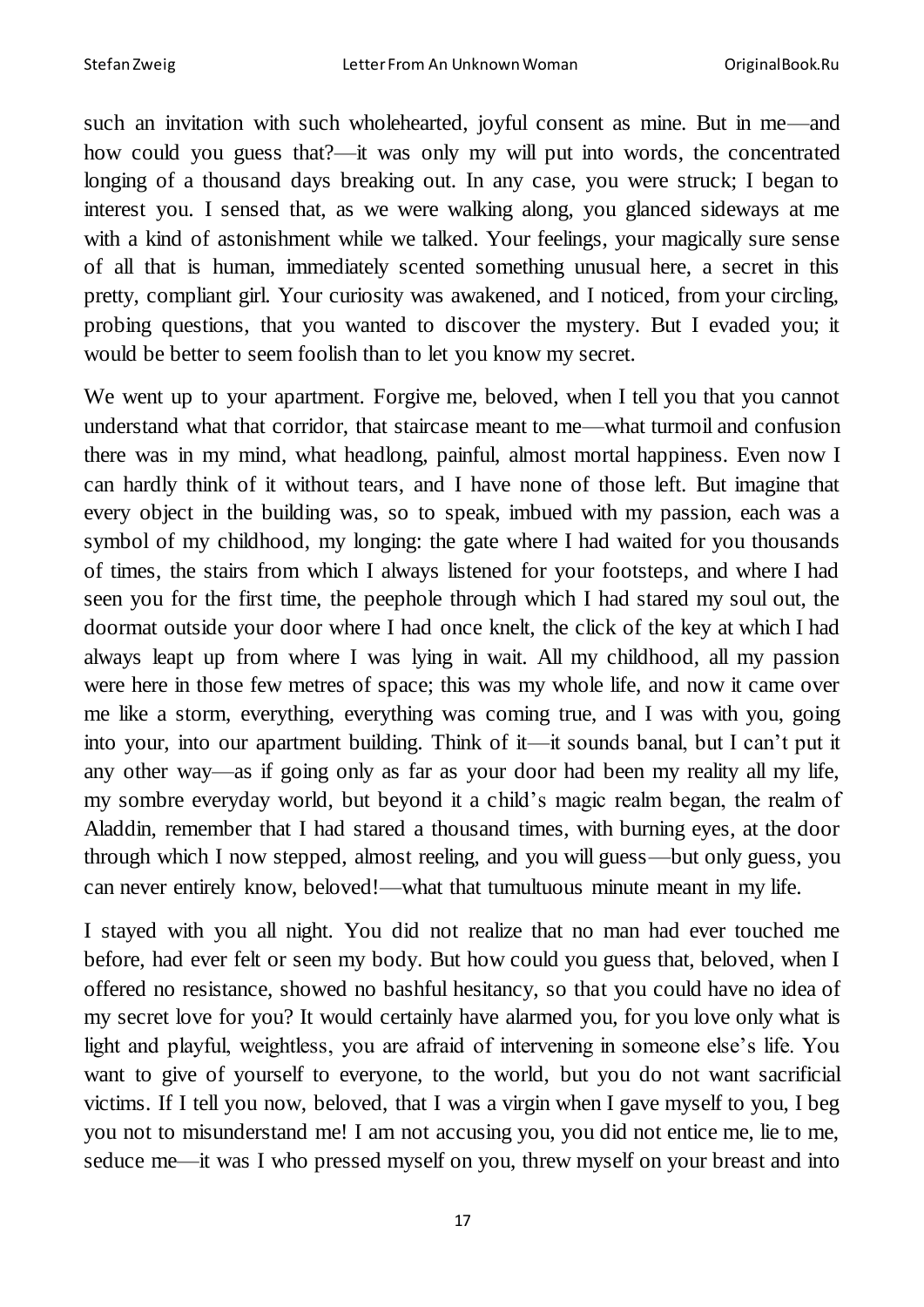my own fate. I will never, never blame you for anything, I will only thank you for the richness of that night, sparkling with desire, hovering in bliss. When I opened my eyes in the dark and felt you at my side, I was surprised not to see the stars above me, I could feel heaven so close—no, I never regretted it, beloved, for the sake of that hour I never regretted it. I remember that when you were asleep and I heard your breathing, felt your body, while I was so close to you, I shed tears of happiness in the dark.

In the morning I was in a hurry to leave early. I had to go to the shop, and I also wanted to be gone before your manservant arrived; I couldn't have him seeing me. When I was dressed and stood in front of you, you took me in your arms and gave me a long look; was some dark and distant memory stirring in you, or did I merely seem to you beautiful, happy as indeed I was? Then you kissed me on the mouth. I gently drew away, about to go. "Won't you take a few flowers with you?" you asked, and I said yes. You took four white roses out of the blue crystal vase on the desk (which I knew from that one stolen childhood glance) and gave them to me. I was still kissing them days later.

We had arranged to meet again another evening. I went, and again it was wonderful. You gave me a third night. Then you said you had to go away—oh, how I hated those journeys of yours even in my childhood!—and promised to get in touch with me as soon as you were back. I gave you a poste restante address. I didn't want to tell you my name. I kept my secret. And again you gave me a few roses when you said goodbye—goodbye.

Every day for two whole months I went to ask if any post had come… but no, why describe the hellish torment of waiting, why describe my despair to you? I am not blaming you, I love you as the man you are, hot-blooded and forgetful, ardent and inconstant, I love you just as you always were and as you still are. You had come back long ago, I could tell that by the light in your windows, and you did not write to me. I have not had a line from you to this day and these last hours of mine, not a line from you to whom I gave my life. I waited, I waited in despair. But you did not get in touch with me, you never wrote me a line... not a line...

My child died yesterday—he was also yours. He was your child, beloved, conceived on one of those three nights, I swear it, and no one tells lies in the shadow of death. He was our child, and I swear it to you, because no man touched me between those hours when I gave myself to you and the time when he made his way out of my body. I was sacred to myself because of your touch; how could I have shared myself with you, who had been everything to me, and other men who passed by touching my life only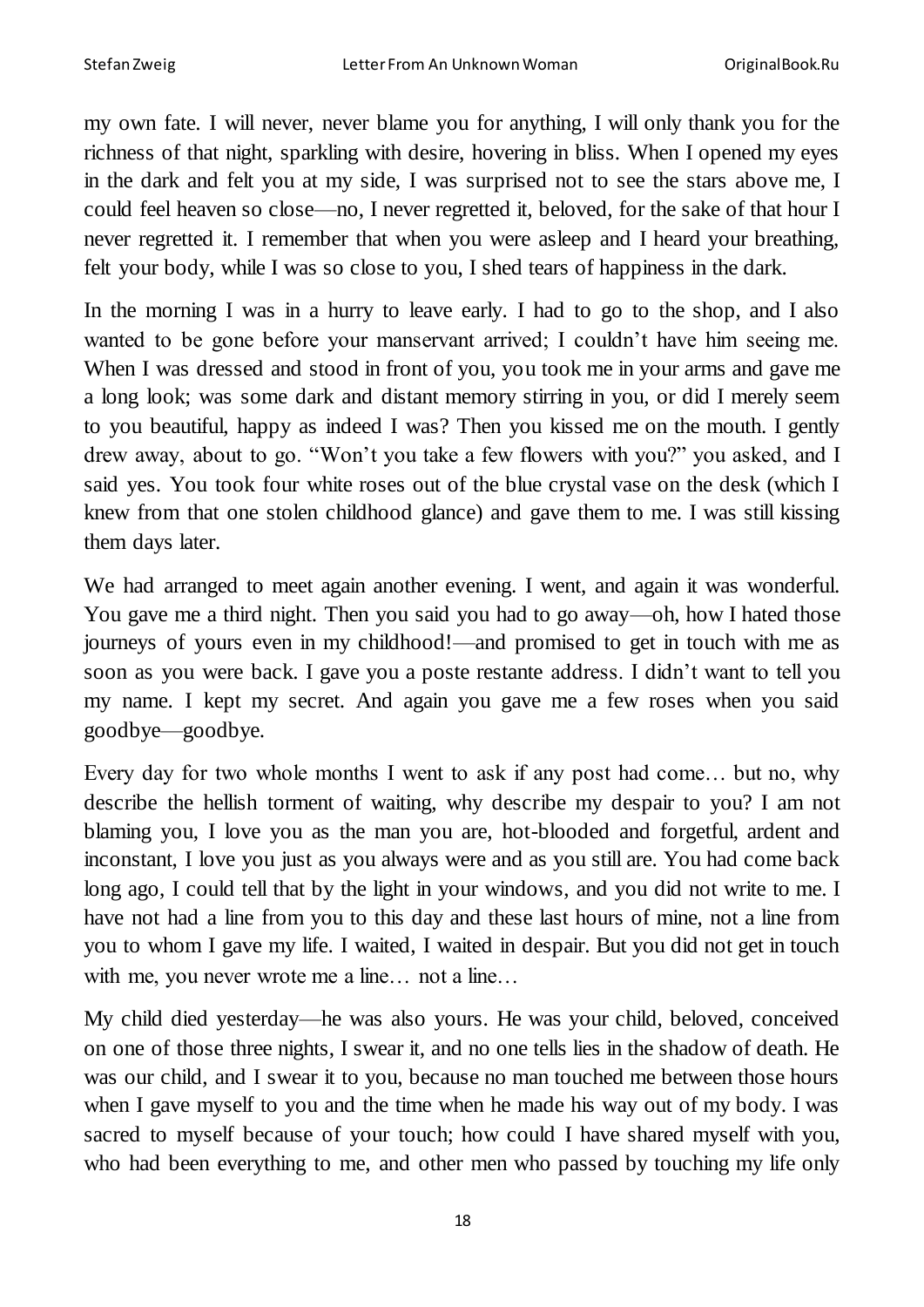slightly? He was our child, beloved, the child of my conscious love and your careless, passing, almost unconscious affection, our child, our son, our only child. You will ask—perhaps alarmed, perhaps only surprised—you will ask, beloved, why I kept the child secret all these long years, and mention him only today, now that he lies here sleeping in the dark, sleeping for ever, ready to leave and never return, never again? But how could I have told you? You would never have believed me, a stranger who showed herself only too willing on those three nights, who gave herself to you without resistance, indeed with desire, you would never have believed the anonymous woman of your fleeting encounter if she said she was keeping faith with you, the faithless you would never have considered the child your own without suspicion! Even if what I said had seemed probable to you, you would never have been able to dismiss the secret suspicion that I was trying to palm off some other man's child on you because you were prosperous. You would have suspected me, a shadow would have remained, a fugitive, tentative shadow of distrust between us. I didn't want that. And then I know you; I know you rather better than you know yourself. I know that it would have been difficult for you, who love the carefree, light-hearted, playful aspect of love, suddenly to be a father, suddenly responsible for someone else's life. You can breathe only at liberty; you would have felt bound to me in some way. You would have hated me for that—I know that you would have done so, against your own conscious will. Perhaps only for hours, perhaps only for fleeting minutes I would have been a burden to you, a hated burden—but in my pride I wanted you to think of me all your life without any anxiety. I preferred to take it all on myself rather than burden you, I wanted to be the only one among all your women of whom you always thought with love and gratitude. But the fact is that you never thought of me at all, you forgot me.

I am not blaming you, my beloved, no, I am not blaming you. Forgive me if a touch of bitterness flows into my pen now and then, forgive me—my child, our child lies dead in the flickering candlelight; I clenched my fists against God and called him a murderer, my senses are confused and dulled. Forgive my lament, forgive me! I know that deep in your heart you are good and helpful, you help everyone, even a total stranger who asks for help. But your kindness is so strange, it is open to all to take as much of it as they can hold, it is great, infinitely great, your kindness, but it is forgive me—it is passive. It wants to be appealed to, to be taken. You help when you are called upon to help, when you are asked for help, you help out of shame, out of weakness, and not out of joy. You do not—let me say so openly—you do not like those who are in need and torment any better than their happier brothers. And it is hard to ask anything of people like you, even the kindest of them. Once, when I was still a child looking through the peephole in our door, I saw you give something to a beggar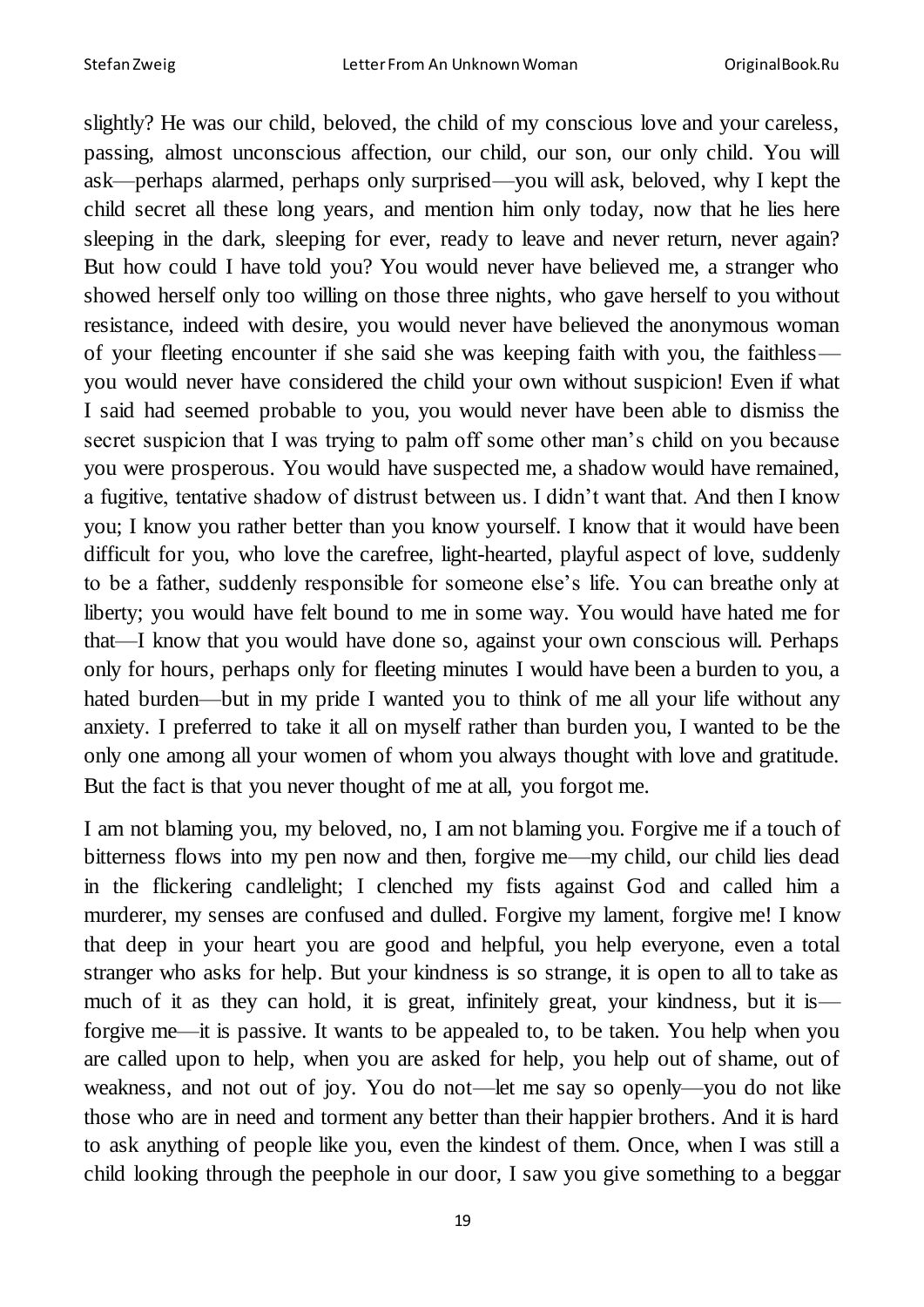who had rung your bell. You gave him money readily before he asked you, even a good deal of it, but you gave it with a certain anxiety and in haste, wanting him to go away again quickly; it was as if you were afraid to look him in the face. I have never forgotten your uneasy, timid way of helping, fleeing from gratitude. And so I never turned to you. Certainly I know that you would have stood by me then, even without any certainty that the child was yours. You would have comforted me, you would have given me money, plenty of money, but never with anything but a secret impatience to push what was unwelcome away from you; yes, I believe you might even have asked me to do away with the child before its birth. And I feared that more than anything because what would I not have done if you wanted it, how could I have denied you anything? However, that child meant everything to me, because it was yours, yourself again but no longer as a happy, carefree man whom I could not hold, yourself given to me for ever—so I thought—there in my body, a part of my own life. Now at last I had caught you, I could sense your life growing in my veins, I could give you food and drink, caress and kiss you when my heart burned for that. You see, beloved, that is why I was so blissfully happy when I knew that I was carrying a child of yours, that is why I never told you, because then you could not escape from me again.

To be sure, beloved, they were not such blissful months as I had anticipated in my mind, they were also months of horror and torment, of revulsion at the vileness of humanity. I did not have an easy time. I could not work in the shop during the final months, or my relative would have noticed and sent news home. I did not want to ask my mother for money—so I eked out an existence until the baby's birth by selling what little jewellery I had. A week before he was born, my last few crowns were stolen from a cupboard by a washerwoman, so I had to go to the maternity hospital where only very poor women, the outcasts and forgotten, drag themselves in their need. And the child—your child—was born there in the midst of misery. It was a deadly place: strange, everything was strange, we women lying there were strange to each other, lonely and hating one another out of misery, the same torment in that crowded ward full of chloroform and blood, screams and groans. I suffered the humiliation, the mental and physical shame that poverty has to bear from the company of prostitutes and the sick who made our common fate feel terrible, from the cynicism of young doctors who stripped back the sheets from defenceless women with an ironic smile and felt them with false medical expertise, from the greed of the nurses—in there, a woman's bashfulness was crucified with looks and scourged with words. The notice with your name in such a place is all that is left of you, for what lies in the bed is only a twitching piece of flesh felt by the curious, an object to be put on display and studied—the women who bear children at home to husbands waiting affectionately for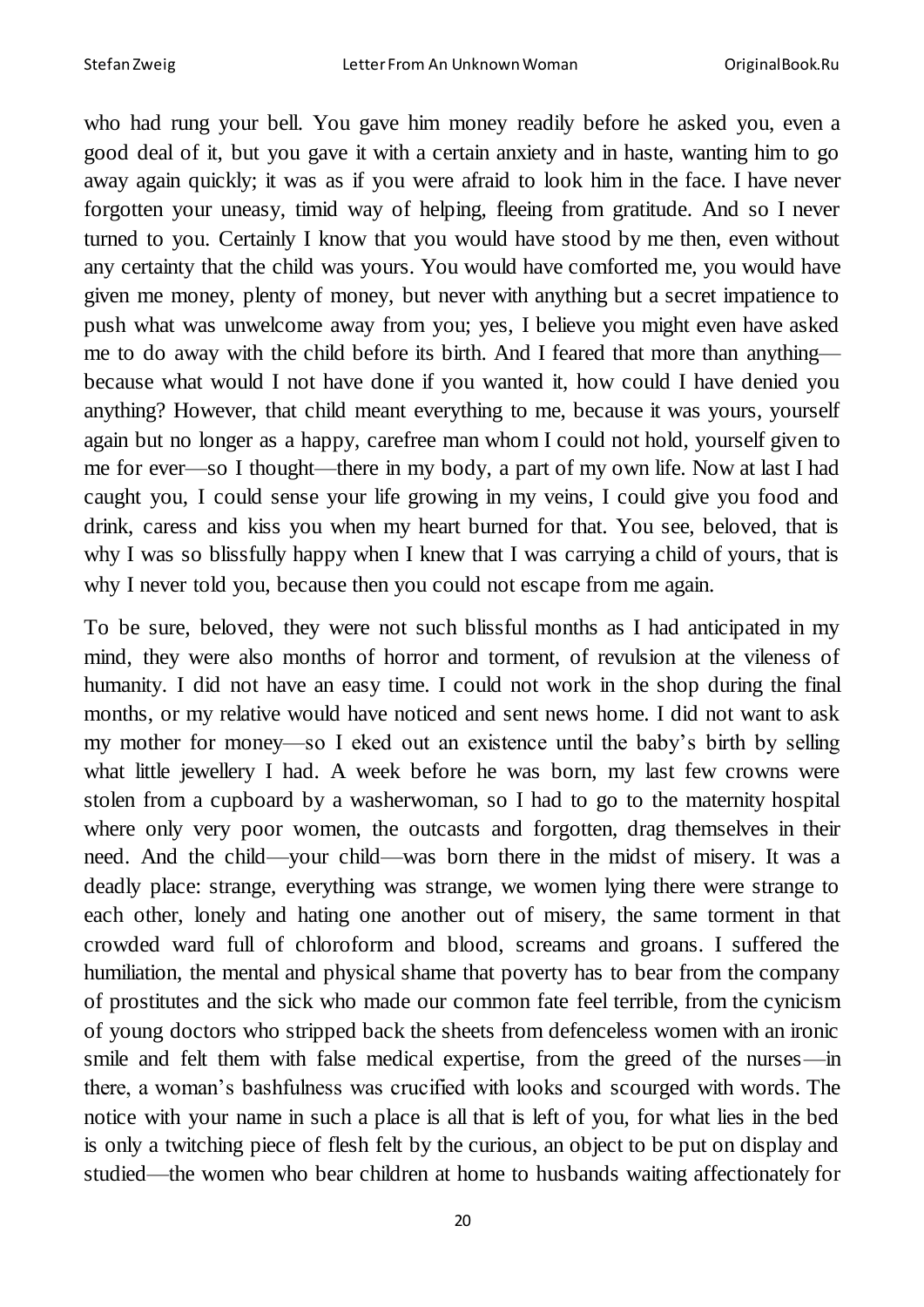the birth do not know what it means to give birth to a baby alone and defenceless, as if one were on the laboratory table! If I read the word "hell" in a book to this day, I suddenly and against my conscious will think of that crowded, steamy ward full of sighs, laughter, blood and screams, that slaughterhouse of shame where I suffered.

Forgive me, forgive me for telling you about it. I do so only this one time, never again, never. I have said nothing for eleven years, and I will soon be silent for all eternity; just once I must cry out and say what a high price I paid for my child, the child who was all my bliss and now lies there with no breath left in his body. I had forgotten those hours long ago in his smile and voice, in my happiness, but now he is dead the torment revives, and I had to scream out from my heart just this one time. But I do not accuse you—only God, only God, who made that torment point-less. I do not blame you, I swear it, and never did I rise against you in anger. Even in the hour when I was writhing in labour, when my body burned with shame under the inquisitive eyes of the students, even in the second when the pain tore my soul apart, I never accused you before God. I never regretted those nights or my love for you, I always blessed the day you met me. And if I had to go through the hell of those hours again and knew in advance what was waiting for me I would do it again, my beloved, I would do it again a thousand times over!

Our child died yesterday—you never knew him. Never, even in a fleeting encounter by chance, did your eyes fall on him in passing. I kept myself hidden away from you for a long time once I had my son; my longing for you had become less painful, indeed I think I loved you less passionately, or at least I did not suffer from my love so much now that I had been given the child. I did not want to divide myself between you and him, so I gave myself not to you, a happy man living without me, but to the son who needed me, whom I must nourish, whom I could kiss and embrace. I seemed to be saved from my restless desire for you, saved from my fate by that other self of yours who was really mine—only occasionally, very occasionally, did my feelings humbly send my thoughts out to where you lived. I did just one thing: on your birthday I always sent you a bunch of white roses, exactly the same as the roses you gave me after our first night of love. Have you ever wondered in these ten or eleven years who sent them? Did you perhaps remember the woman to whom you once gave such roses? I don't know, and I will never know your answer. Merely giving them to you out of the dark was enough for me, letting my memory of that moment flower again once a year.

You never knew our poor child—today I blame myself for keeping him from you, because you would have loved him. You never knew the poor boy, never saw him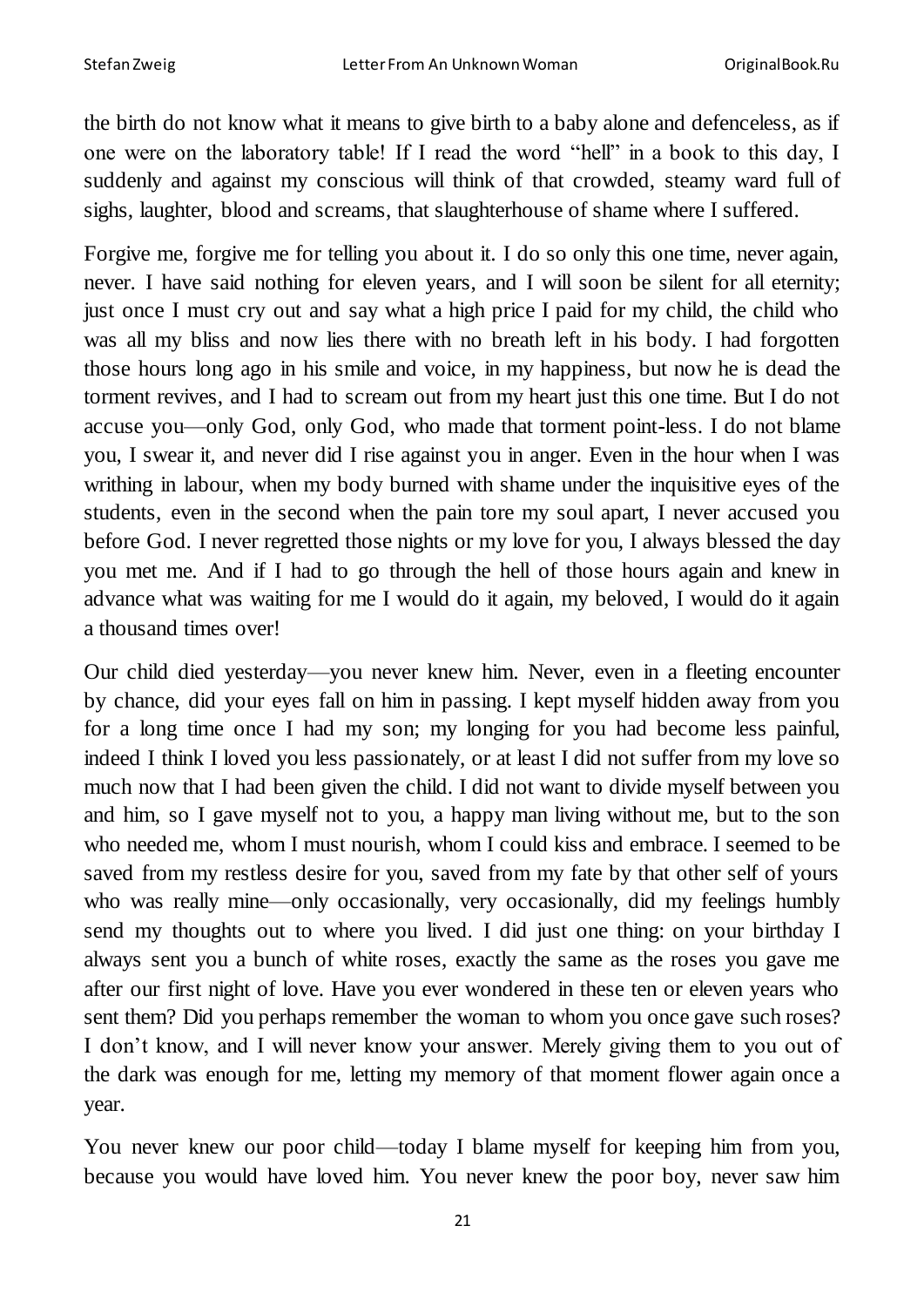smile when he gently opened his eyelids and cast the clear, happy light of his clever, dark eyes—your eyes!—on me, on the whole world. Oh, he was so cheerful, such a dear; all the light-hearted nature of your being came out again in him in childish form, your quick, lively imagination was reborn. He could play with things for hours, entranced, just as you play with life, and then sit over his books, serious again, his eyebrows raised. He became more and more like you; the duality of gravity and playfulness that is so much your own was visibly beginning to develop in him, and the more like you he grew to be, the more I loved him. He studied hard at school, he could talk French like a little magpie, his exercise books were the neatest in the class, and he was so pretty too, so elegant in his black velvet suit or his white sailor jacket. Wherever he went he was the most elegant of all; when I took him to the Adriatic seaside resort of Grado, women stopped on the beach to stroke his long, fair hair; in Semmering, when he tobogganed downhill, everyone turned admiringly to look at him. He was so good-looking, so tender, so attractive; when he went to be a boarder at the Theresian Academy last year he wore his uniform and his little sword like an eighteenth-century pageboy—now he wears nothing but his nightshirt, poor boy, lying there with pale lips and folded hands.

You may perhaps be wondering how I could afford to bring the child up in such luxury, allowing him to live the cheerful, carefree life of the upper classes. Dearest, I speak to you out of the darkness; I am not ashamed, I will tell you, but do not alarm yourself, beloved—I sold myself. I was not exactly what they call a streetwalker, a common prostitute, but I sold myself. I had rich friends, rich lovers; first I went in search of them, then they sought me out, because I was—did you ever notice?—very beautiful. Everyone to whom I gave myself grew fond of me, they all thanked me and felt attached to me, they all loved me—except for you, except for you, my beloved!

Do you despise me now for telling you that I sold myself? No, I know you do not; you understand everything, and you will also understand that I did it only for you, for your other self, your child. Once, in that ward in the maternity hospital, I had touched the worst aspect of poverty, I knew that the poor of this world are always downtrodden, humiliated, victims, and I would not have your child, your bright, beautiful son growing up deep down in the scum of society, in the dark, mean streets, the polluted air of a room at the back of an apartment building. I did not want his tender mouth to know the language of the gutter, or his white body to wear the fusty, shabby garments of the poor—your child was to have everything, all the riches, all the ease on earth; he was to rise to be your equal, in your own sphere of life.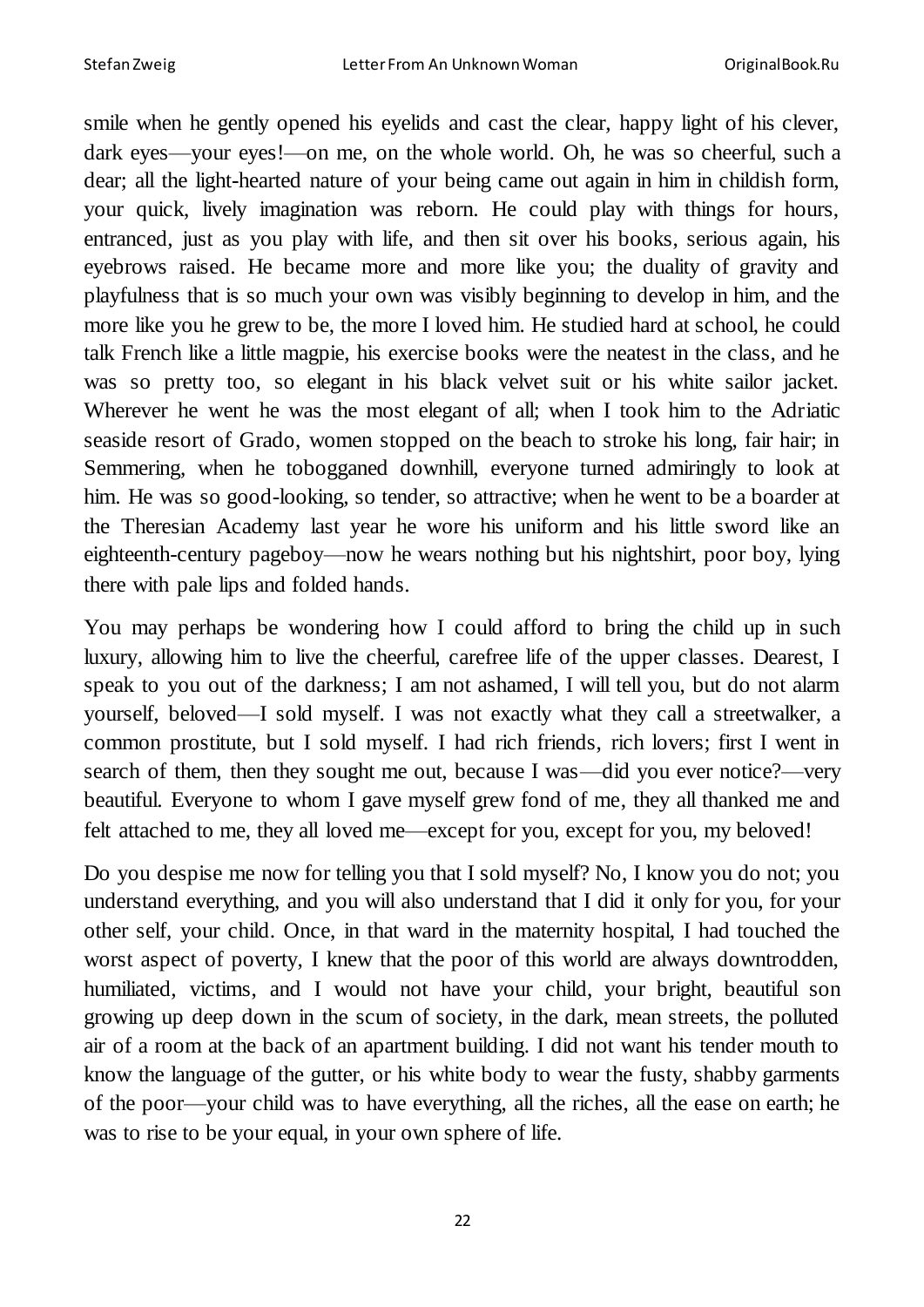That, my beloved, was my only reason for selling myself. It was no sacrifice for me, since what people usually call honour and dishonour meant nothing to me; you did not love me, and you were the only one to whom my body truly belonged, so I felt indifferent to anything else that happened to it. The caresses of those men, even their most ardent passion did not touch me deeply at all, although I had to go very carefully with many of them, and my sympathy for their unrequited love often shook me when I remembered what my own fate had been. All of them were good to me, all of them indulged me, they all showed me respect. There was one in particular, an older man, a widower who was an imperial count, the same man who wore himself out going from door to door to get my fatherless child, your child, accepted into the Theresian Academy—he loved me as if I were his daughter. He asked me to marry him three or four times—I could be a countess today, mistress of an enchanting castle in the Tyrol, living a carefree life, because the child would have had a loving father who adored him, and I would have had a quiet, distinguished, kindly husband at my side—but I did not accept him, however often he urged me, and however much my refusals hurt him. Perhaps it was folly, for then I would be living somewhere safe and quiet now, and my beloved child with me, but—why should I not tell you?—I did not want to tie myself down, I wanted to be free for you at any time. In my inmost heart, the depths of my unconscious nature, my old childhood dream that one day you might yet summon me to you, if only for an hour, lived on. And for the possibility of that one hour I rejected all else, so that I would be free to answer your first call. What else had my whole life been since I grew past childhood but waiting, waiting to know your will?

And that hour really did come, but you do not know it. You have no inkling of it, beloved! Even then you did not recognize me—you never, never, never recognized me! I had met you a number of times, at the theatre, at concerts, in the Prater, in the street—every time my heart leapt up, but you looked past me; outwardly I was so different now, the shy child had become a woman, said to be beautiful, wearing expensive clothes, surrounded by admirers: how could you detect in me that shy girl in the dim light of your bedroom? Sometimes the man who was with me greeted you, you greeted him in return and looked at me, but your glance was that of a courteous stranger, appreciative but never recognizing me: strange, terribly strange. Once, I still remember, that failure to recognize me, although I was almost used to it, became a burning torment. I was sitting in a box at the Opera House with a lover and you were in the box next to ours. The lights dimmed during the overture, and I could no longer see your face, I only felt your breath as near to me as it had been that first night, and your hand, your fine and delicate hand lay on the velvet-upholstered partition between our boxes. And at last I was overcome by longing to bend down to that strange but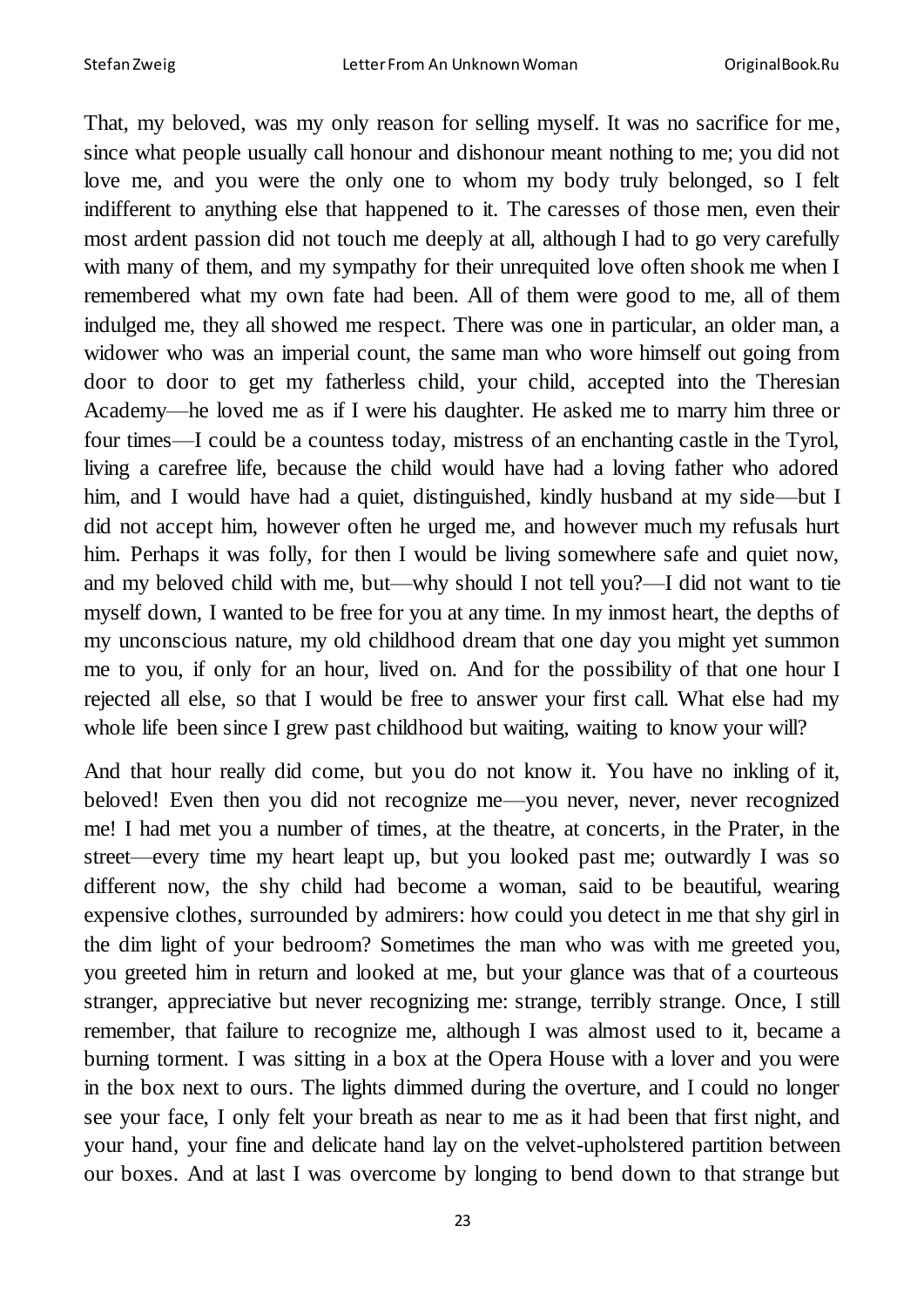beloved hand, the hand whose touch I had once felt holding me, and kiss it humbly. The music was rising tempestuously around me, my longing was more and more passionate, I had to exert all my self-control and force myself to sit there, so powerfully were my lips drawn to your beloved hand. After the first act I asked my lover to leave with me. I could not bear it any more, knowing that you were sitting beside me in the dark, so strange to me and yet so close.

But the hour did come, it came once more, one last time in my buried, secret life. It was almost exactly a year ago, on the day after your birthday. Strange: I had been thinking of you all those hours, because I always celebrated your birthday like a festival. I had gone out very early in the morning to buy the white roses that I asked the shop to send you, as I did every year, in memory of an hour that you had forgotten. In the afternoon I went out with my son, I took him to Demel's café and in the evening to the theatre; I wanted him, too, to feel from his early youth that this day, although he did not know its significance, was in some mystical fashion an occasion to be celebrated. Then next day I was out with my lover of the time, a rich young manufacturer from Brünn who adored and indulged me, and wanted to marry me like the rest of them—and whose proposals I had turned down apparently for no good reason, as with the rest of them, although he showered presents on me and the child, and was even endearing in his rather awkward, submissive way. We went together to a concert, where we met cheerful companions, had supper in a restaurant in the Ringstrasse, and there, amidst laughter and talking, I suggested going on to the Tabarin, a café with a dance floor. I normally disliked cafés of that kind, with their organized, alcoholic merriment, like all similar kinds of "fun", and usually objected to such suggestions, but this time—as if some unfathomable magical power in me suddenly and unconsciously caused me to suggest it in the midst of the others' cheerful excitement—I had a sudden, inexplicable wish to go, as if something special were waiting for me there. Since I was accustomed to getting my way, they all quickly stood up, we went to the Tabarin, drank champagne, and I fell suddenly into a fit of hectic, almost painful merriment, something unusual in me. I drank and drank, sang sentimental songs with the others, and almost felt an urge to dance or rejoice. But suddenly—I felt as if something either cold or blazing hot had been laid on my heart— I stopped short: you were sitting with some friends at the next table, looking admiringly at me, with an expression of desire, the expression that could always send my entire body into a state of turmoil. For the first time in ten years you were looking at me again with all the unconsciously passionate force of your being. I trembled, and the glass that I had raised almost fell from my hands. Fortunately my companions did not notice my confusion: it was lost in the noise of the laughter and music.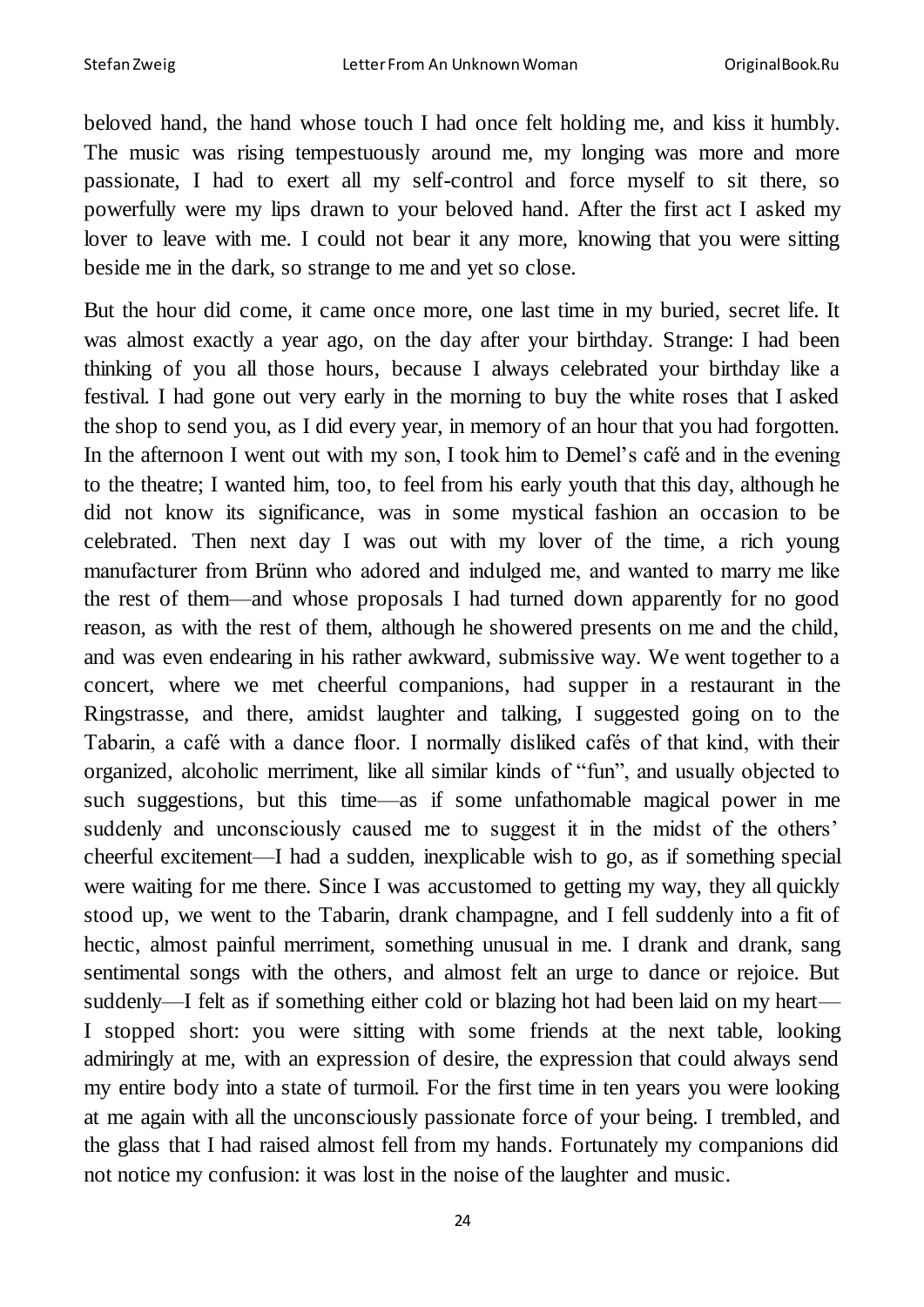Your gaze was more and more ardent, immersing me entirely in fire. I did not know whether at last, at long last, you had recognized me, or you desired me again as someone else, a stranger. The blood shot into my cheeks, I answered my companions at our table distractedly. You must have noticed how confused your gaze made me. Then, unseen by the others, you signed to me with a movement of your head a request to go out of the café for a moment. You ostentatiously paid your bill, said goodbye to your friends and left, not without first indicating to me again that you would wait for me outside. I was trembling as if in frost, as if in a fever, I could not answer anyone, I could not control my own racing blood. As chance would have it, at that very moment a pair of black dancers launched into one of those newfangled modern dances with clattering heels and shrill cries; everyone was watching them, and I made use of that second. I stood up, told my lover that I would be back in a moment, and followed you.

You were standing outside the cloakroom, waiting for me; your expression brightened as I came out. Smiling, you hurried to meet me; I saw at once that you didn't recognize me, not as the child of the past or the young girl of a couple of years later. Once again you were approaching me as someone new to you, an unknown stranger.

"Would you have an hour to spare for me, too, sometime?" you asked in confidential tones—I sensed, from the assurance of your manner, that you took me for one of those women who can be bought for an evening.

"Yes," I said, the same tremulous yet of course compliant "Yes" that the girl had said to you in the twilit street over a decade ago.

"Then when can we meet?" you asked.

"Whenever you like," I replied—I had no shame in front of you. You looked at me in slight surprise, the same suspiciously curious surprise as you had shown all that time ago when my swift consent had startled you before.

"Could it be now?" you asked, a little hesitantly.

"Yes," I said. "Let's go."

I was going to the cloakroom to collect my coat. Then it occurred to me that my lover had the cloakroom ticket for both our coats. Going back to ask him for it would have been impossible without offering some elaborate reason, but on the other hand I was not going to give up the hour with you that I had longed for all these years. So I did not for a second hesitate; I just threw my shawl over my evening dress and went out into the damp, misty night without a thought for the coat, without a thought for the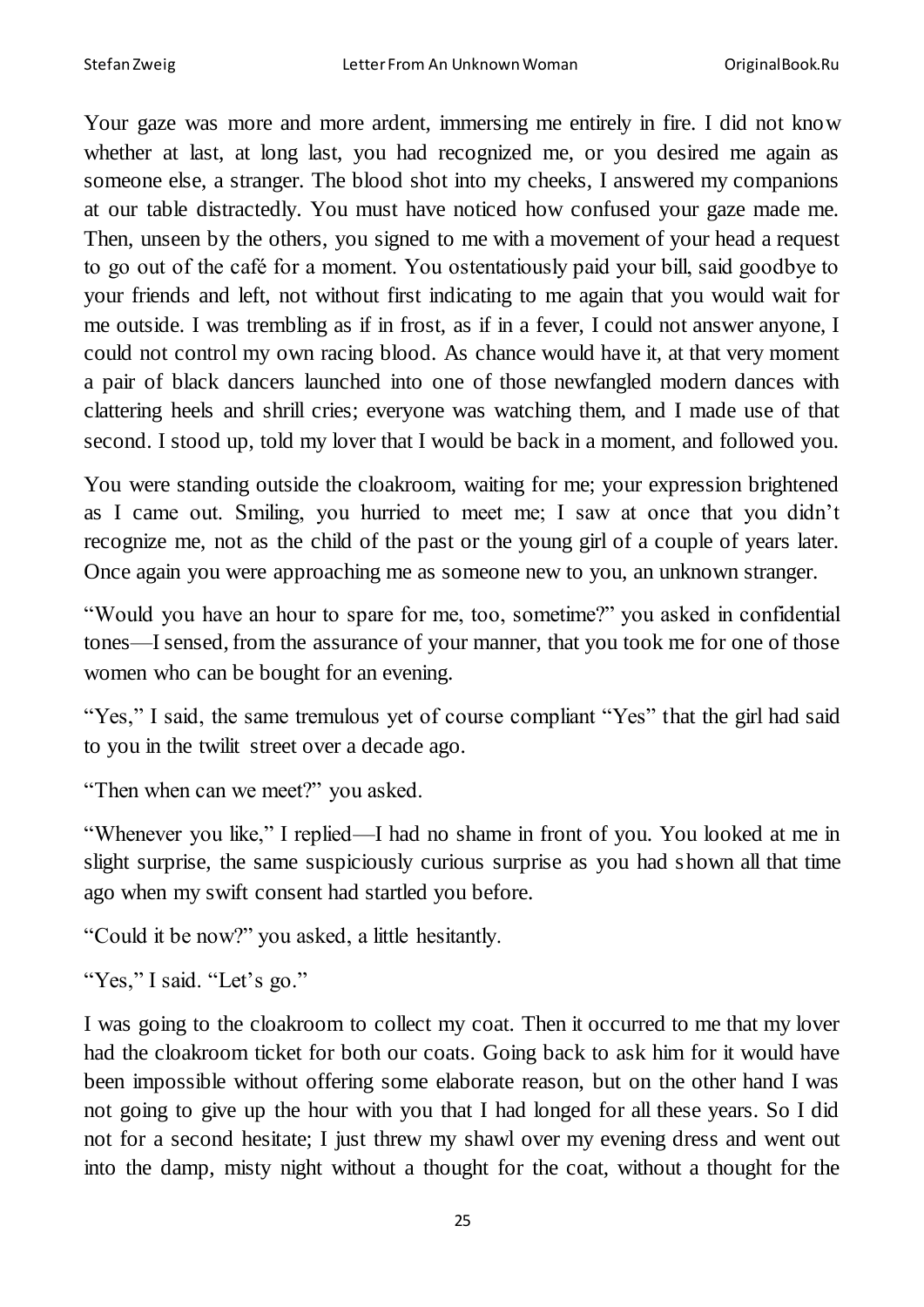kindly, affectionate man who had been keeping me, although I was humiliating him in front of his friends, making him look like a fool whose lover runs away from him after years the first time a stranger whistles to her. Oh, I was entirely aware of the vile, shameful ingratitude of my conduct to an honest friend; I felt that I was being ridiculous, and mortally injuring a kind man for ever in my madness—but what was friendship to me, what was my whole life compared with my impatience to feel the touch of your lips again, to hear you speak softly close to me? I loved you so much, and now that it is all over and done with I can tell you so. And I believe that if you summoned me from my deathbed I would suddenly find the strength in myself to get up and go with you.

There was a car outside the entrance, and we drove to your apartment. I heard your voice again, I felt your tender presence close to me, and was as bemused, as childishly happy as before. As I climbed those stairs again after more than ten years—no, no, I cannot describe how I still felt everything doubly in those seconds, the past and the present, and in all of it only you mattered. Not much was different in your room, a few more pictures, more books, and here and there new pieces of furniture, but still it all looked familiar to me. And the vase of roses stood on the desk—my roses, sent to you the day before on your birthday, in memory of someone whom you did not remember, did not recognize even now that she was close to you, hand in hand and lips to lips. But all the same, it did me good to think that you looked after the flowers: it meant that a breath of my love and of myself did touch you.

You took me in your arms. Once again I spent a whole, wonderful night with you. But you did not even recognize my naked body. In bliss, I accepted your expert caresses and saw that your passion draws no distinction between someone you really love and a woman selling herself, that you give yourself up entirely to your desire, unthinkingly squandering the wealth of your nature. You were so gentle and affectionate with me, a woman picked up in the dance café, so warmly and sensitively respectful, yet at the same time enjoying possession of a woman so passionately; once more, dizzy with my old happiness, I felt your unique duality—a knowing, intellectual passion mingled with sensuality. It was what had already brought me under your spell when I was a child. I have never felt such concentration on the moment of the act of love in any other man, such an outburst and reflection of his deepest being—although then, of course, it was to be extinguished in endless, almost inhuman oblivion. But I also forgot myself; who was I, now, in the dark beside you? Was I the ardent child of the past, was I the mother of your child, was I a stranger? Oh, it was all so familiar, I had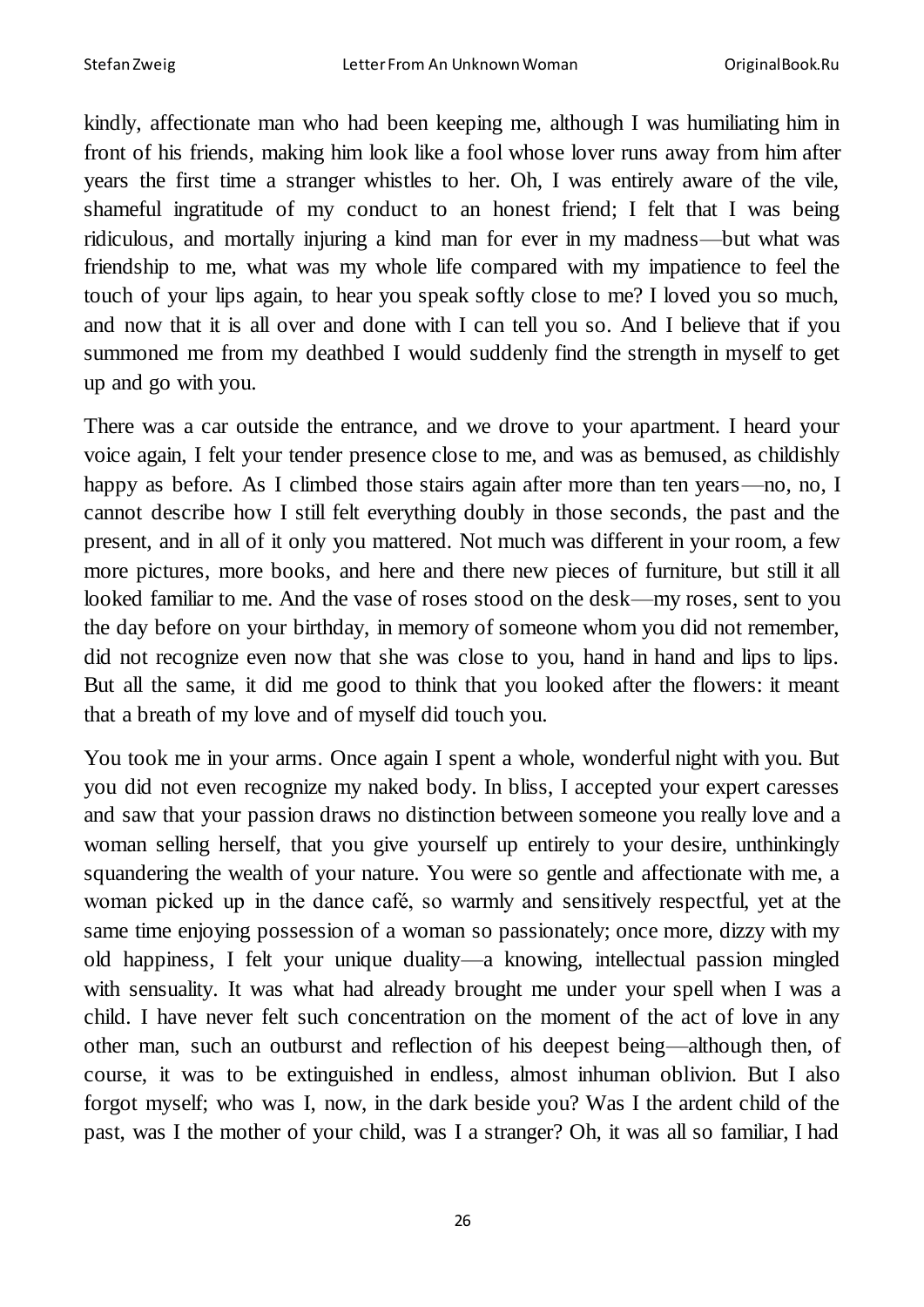known it all before, and again it was all so intoxicatingly new on that passionate night. I prayed that it would never end.

But morning came, we got up late, you invited me to stay for breakfast with you. Together we drank the tea that an invisible servant had discreetly placed ready in the dining room, and we talked. Again, you spoke to me with the open, warm confidence of your nature, and again without any indiscreet questions or curiosity about myself. You did not ask my name or where I lived: once more I was just an adventure to you, an anonymous woman, an hour of heated passion dissolving without trace in the smoke of oblivion. You told me that you were about to go away for some time, you would be in North Africa for two or three months. I trembled in the midst of my happiness, for already words were hammering in my ears: all over, gone and forgotten! I wished I could fall at your feet and cry out, "Take me with you, recognize me at last, at long last, after so many years!" But I was so timid, so cowardly, so slavish and weak in front of you. I could only say, "What a pity!"

You looked at me with a smile. "Are you really sorry?"

Then a sudden wildness caught hold of me. I stood up and looked at you, a long, hard look. And then I said, "The man I loved was always going away too." I looked at you, I looked you right in the eye. Now, now he will recognize me, I thought urgently, trembling.

But you smiled at me and said consolingly, "People come back again."

"Yes," I said, "they come back, but then they have forgotten."

There must have been something odd, something passionate in the way I said that to you. For you rose to your feet as well and looked at me, affectionately and very surprised. You took me by the shoulders. "What's good is not forgotten; I will not forget you," you said, and as you did so you gazed intently at me as if to memorize my image. And as I felt your eyes on me, seeking, sensing, clinging to you with all my being, I thought that at last, at last the spell of blindness would be broken. He will recognize me now, I thought, he will recognize me now! My whole soul trembled in that thought.

But you did not recognize me. No, you did not know me again, and I had never been more of a stranger to you than at that moment, for otherwise—otherwise you could never have done what you did a few minutes later. You kissed me, kissed me passionately again. I had to tidy my hair, which was disarranged, and as I stood looking in the mirror, looking at what it reflected—I thought I would sink to the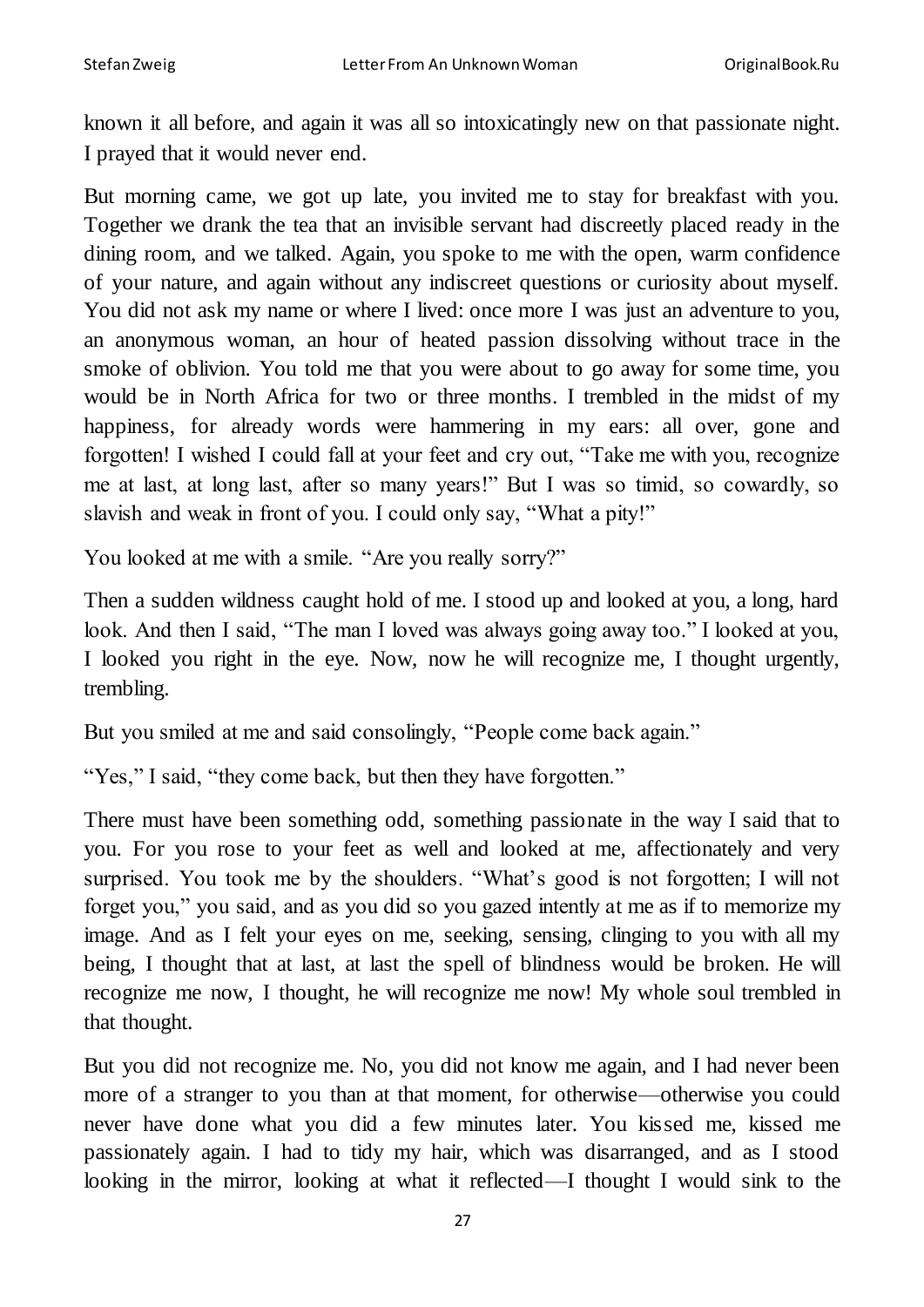ground in shame and horror—I saw you discreetly tucking a couple of banknotes of a high denomination in my muff. How I managed not to cry out I do not know, how I managed not to strike you in the face at that moment—you were paying me, who had loved you from childhood, paying me, the mother of your child, for that night! I was a prostitute from the Tabarin to you, nothing more—you had paid me, you had actually paid me! It was not enough for you to forget me, I had to be humiliated as well.

I reached hastily for my things. I wanted to get away, quickly. It hurt too much. I picked up my hat, which was lying on the desk beside the vase of white roses, my roses. Then an irresistible idea came powerfully to my mind: I would make one more attempt to remind you. "Won't you give me one of your white roses?"

"Happily," you said, taking it out of the vase at once.

"But perhaps they were given to you by a woman—a woman who loves you?" I said.

"Perhaps," you said. "I don't know. They were sent to me, and I don't know who sent them; that's why I like them so much."

I looked at you. "Or perhaps they are from a woman you have forgotten."

You seemed surprised. I looked at you hard. Recognize me, my look screamed, recognize me at last! But your eyes returned a friendly, innocent smile. You kissed me once more. But you did not recognize me.

I went quickly to the door, for I could feel tears rising to my eyes, and I did not want you to see them. In the hall—I had run out in such a hurry—I almost collided with your manservant Johann. Diffident and quick to oblige, he moved aside, opened the front door to let me out, and then in that one second—do you hear?—in that one second as I looked at the old man, my eyes streaming with tears, a light suddenly came into his gaze. In that one second—do you hear?—in that one second the old man, who had not seen me since my childhood, knew who I was. I could have knelt to him and kissed his hands in gratitude for his recognition. As it was, I just quickly snatched the banknotes with which you had scourged me out of my muff and gave them to him. He trembled and looked at me in shock—I think he may have guessed more about me at that moment than you did in all your life. All, all the other men had indulged me, had been kind to me—only you, only you forgot me, only you, only you failed to recognize me!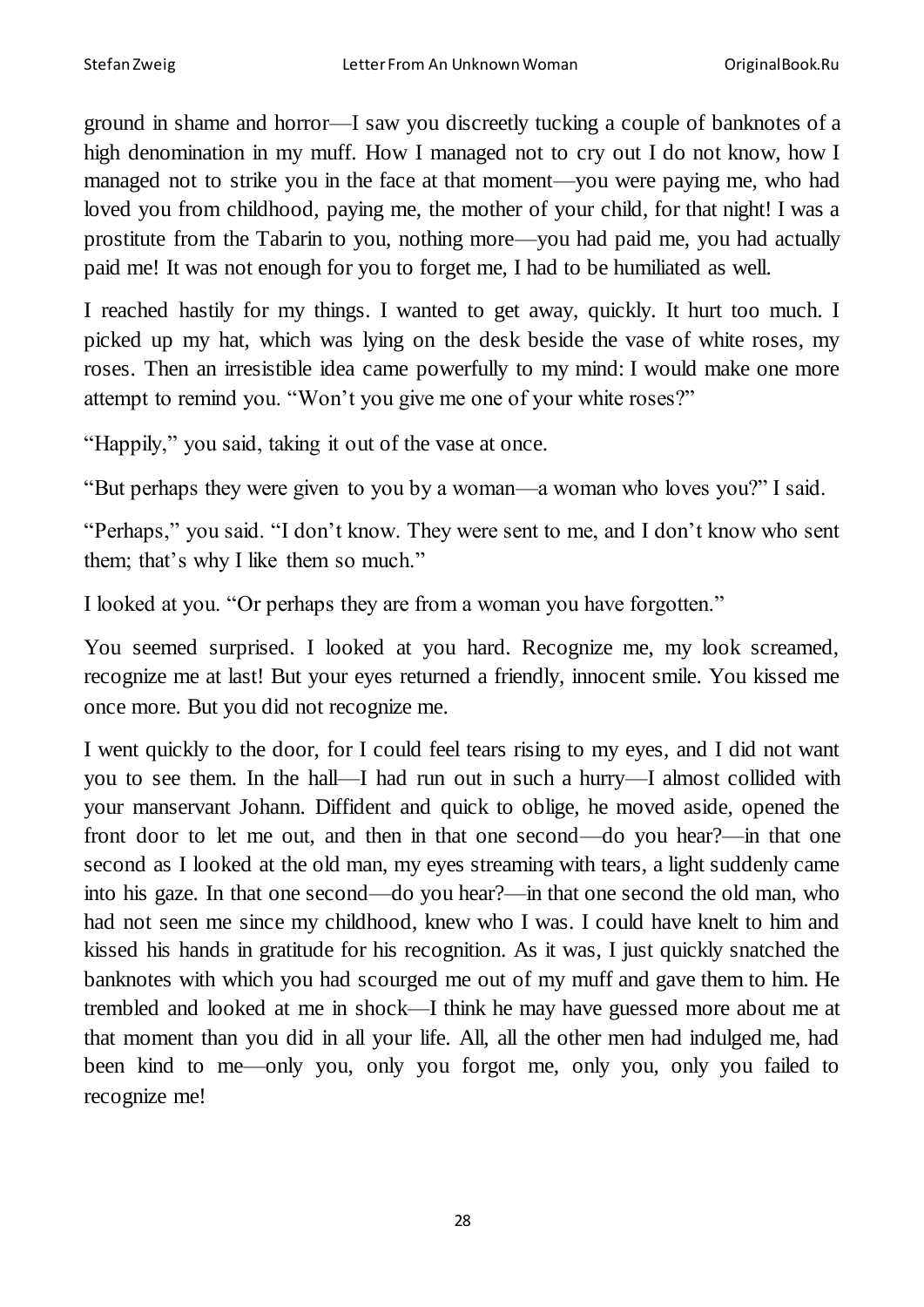My child is dead, our child—now I have no one left in the world to love but you. But who are you to me, who are you who never, never recognizes me, who passes me by as if I were no more than a stretch of water, stumbling upon me as if I were a stone, you who always goes away, forever leaving me to wait? Once I thought that, volatile as you are, I could keep you in the shape of the child. But he was your child too: overnight he cruelly went away from me on a journey, he has forgotten me and will never come back. I am alone again, more alone than ever, I have nothing, nothing of yours—no child now, not a word, not a line, you have no memory of me, and if someone were to mention my name in front of you, you would hear it as a stranger's. Why should I not wish to die since I am dead to you, why not move on as you moved on from me? No, beloved, I do not blame you, I will not hurl lamentations at you and your cheerful way of life. Do not fear that I shall pester you any more—forgive me, just this once I had to cry out what is in my heart, in this hour when my child lies there dead and abandoned. Just this once I had to speak to you—then I will go back into the darkness in silence again, as I have always been silent to you.

However, you will not hear my cries while I am still alive—only if I am dead will you receive this bequest from me, from one who loved you above all else and whom you never recognized, from one who always waited for you and whom you never summoned. Perhaps, perhaps you will summon me then, and I will fail to keep faith with you for the first time, because when I am dead I will not hear you. I leave you no picture and no sign, as you left me nothing; you will never recognize me, never. It was my fate in life, let it be my fate in death. I will not call for you in my last hour, I will leave and you will not know my name or my face. I die with an easy mind, since you will not feel it from afar. If my death were going to hurt you, I could not die.

I cannot write any more… my head feels so dulled… my limbs hurt, I am feverish. I think I shall have to lie down. Perhaps it will soon be over, perhaps fate has been kind to me for once, and I shall not have to see them take my child away… I cannot write any more. Goodbye, beloved, goodbye, and thank you… it was good as it was in spite of everything… I will thank you for that until my last breath. I am at ease: I have told you everything, and now you know—or no, you will only guess—how much I loved you, and you will not feel that love is any burden on you. You will not miss me—that consoles me. Nothing in your happy, delightful life will change—I am doing you no harm with my death, and that comforts me, my beloved.

But who… who will always send you white roses on your birthday now? The vase will be empty, the little breath of my life that blew around you once a year will die away as well! Beloved, listen, I beg you… it is the first and last thing I ask you… do it for me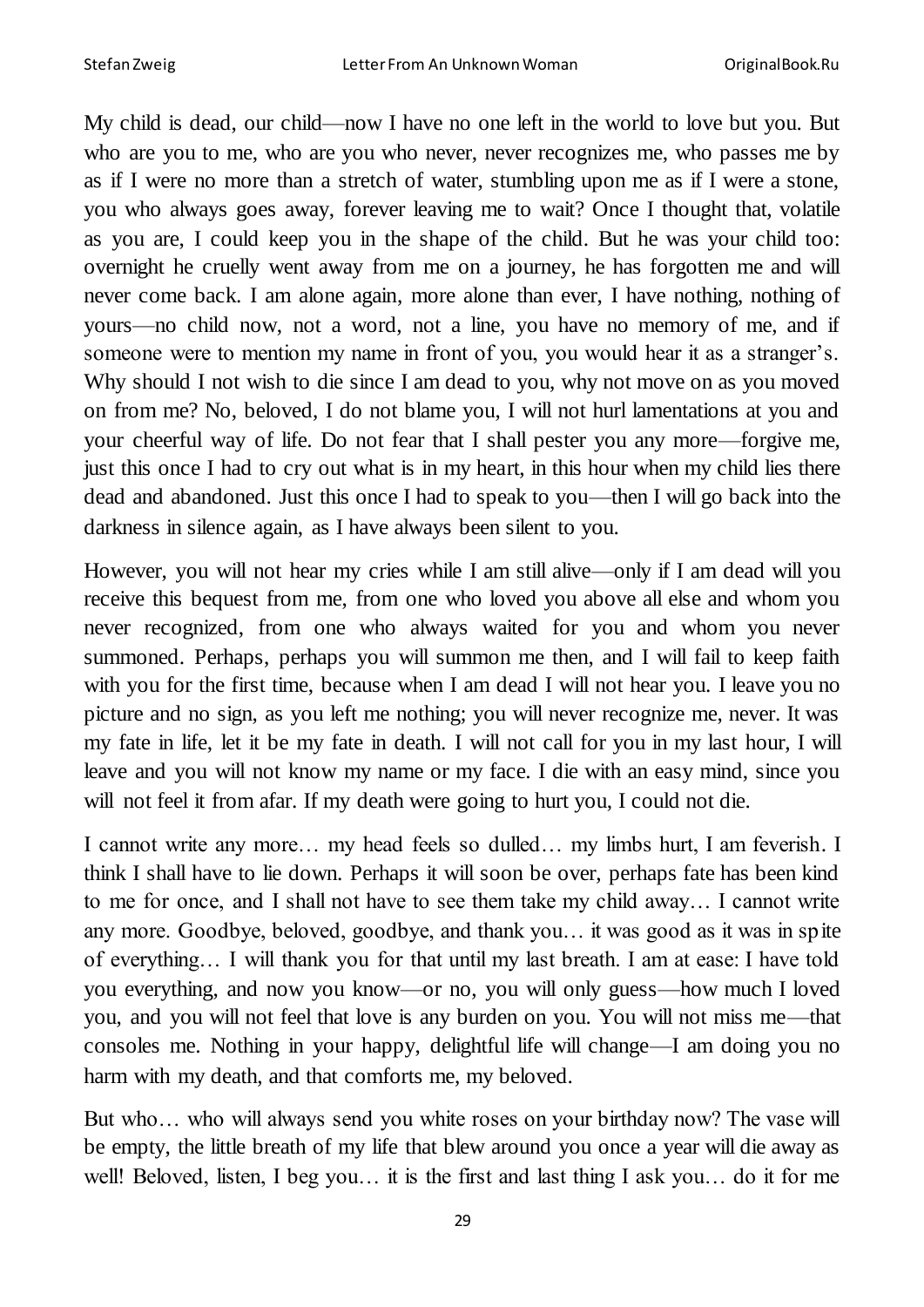every year on your birthday, which is a day when people think of themselves—buy some roses and put them in that vase. Do it, beloved, in the same way as others have a Mass said once a year for someone now dead who was dear to them. I do not believe in God any more, however, and do not want a Mass—I believe only in you, I love only you, and I will live on only in you… oh, only for one day a year, very, very quietly, as I lived near you… I beg you, do that, beloved… it is the first thing that I have ever asked you to do, and the last… thank you… I love you, I love you… goodbye.

*His shaking hands put the letter down. Then he thought for a long time. Some kind of confused memory emerged of a neighbour's child, of a young girl, of a woman in the dance café at night, but a vague and uncertain memory, like a stone seen shimmering and shapeless on the bed of a stream of flowing water. Shadows moved back and forth, but he could form no clear picture. He felt memories of emotion, yet did not really remember. It was as if he had dreamt of all these images, dreamt of them often and deeply, but they were only dreams.*

*Then his eye fell on the blue vase on the desk in front of him. It was empty, empty on his birthday for the first time in years. He shivered; he felt as if a door had suddenly and invisibly sprung open, and cold air from another world was streaming into his peaceful room. He sensed the presence of death, he sensed the presence of undying love: something broke open inside him, and he thought of the invisible woman, incorporeal and passionate, as one might think of distant music.*

[Stefan Zweig,](http://originalbook.ru/zweig-stefan/) 1922

## **Recommendations:**

[Emma,](http://originalbook.ru/emma-by-jane-austen-free-download/) [Northanger Abbey,](http://originalbook.ru/nortengerskoe-abbatstvo-english-northanger-abbey-by-jane-austen/) [Pride and Prejudice,](http://originalbook.ru/pride-and-prejudice-jane-austen-english-gordost-i-predubezhdenie-dzhejn-ostin/) [Mansfield Park](http://originalbook.ru/mansfield-park-jane-austen-english/) by Jane Austen

[Gobseck](http://originalbook.ru/gobseck-by-honore-de-balzac-na-anglijskom-yazyke/), [Father Goriot,](http://originalbook.ru/otets-gorio-english-father-goriot-honore-de-balzac/) [The Magic Skin](http://originalbook.ru/the-magic-skin-by-honore-de-balzac-english-shagrenevaya-kozha-o-de-balzak/) by Honoré de Balzac

[Uncle Tom's Cabin](http://originalbook.ru/uncle-tom-s-cabin-harriet-beecher-stowe-english/) by Harriet Beecher Stowe

[The Decameron](http://originalbook.ru/dekameron-english-the-decameron-giovanni-boccaccio/) by Giovanni Boccaccio

[Wuthering Heights](http://originalbook.ru/wuthering-heights-emily-bronte-english/) by Emily Brontë

[Life Is A Dream](http://originalbook.ru/life-is-a-dream-pedro-calderon-de-la-barca-english/) by Pedro Calderon De La Barca

[Don Quixote of La Mancha](http://originalbook.ru/don-quixote-by-miguel-de-cervantes-english-don-kihot-migel-de-servantes/) by Miguel de Cervantes

[The Divine Comedy](http://originalbook.ru/the-divine-comedy-by-dante-alighieri-english/) by Dante Alighieri